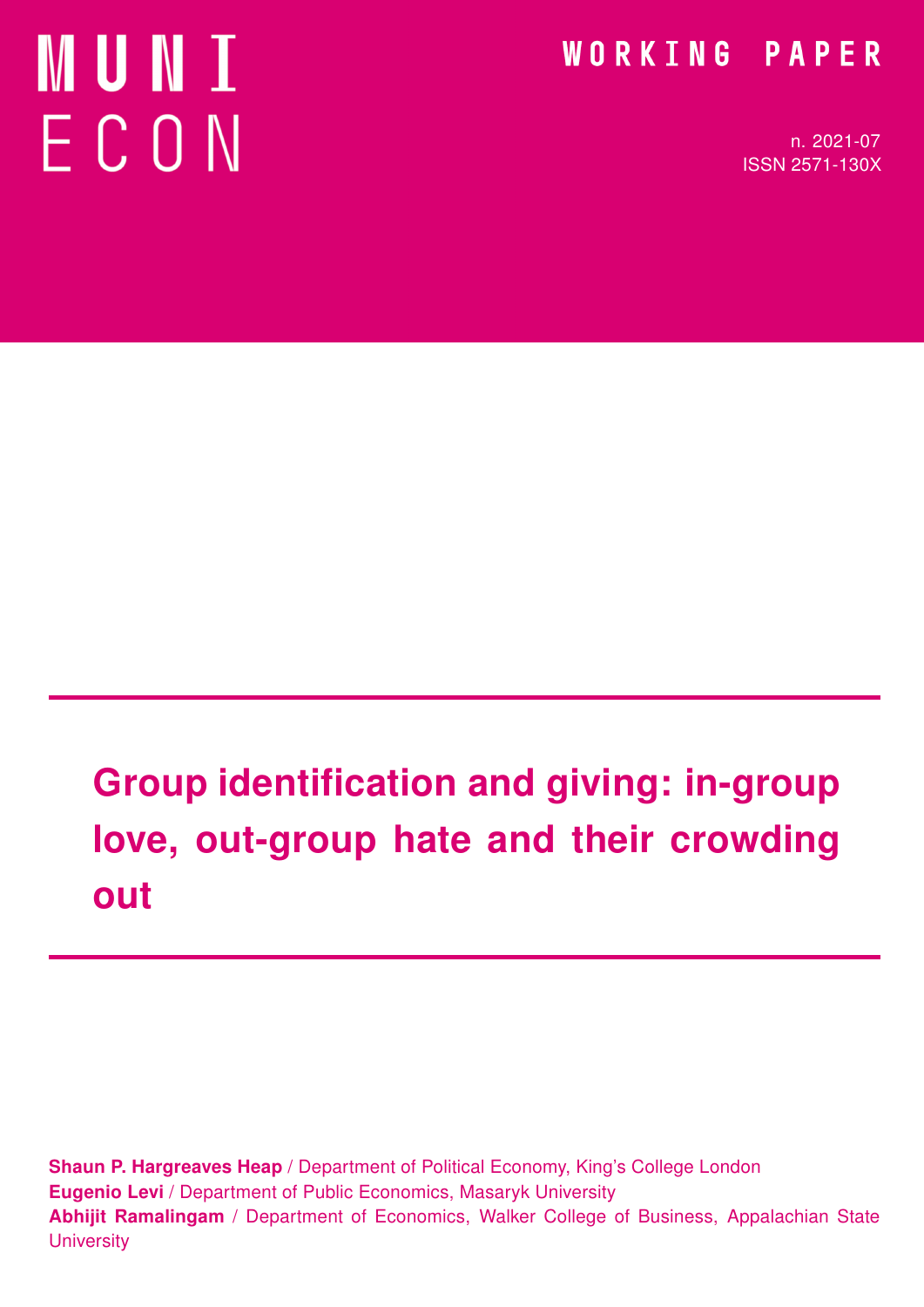## Group identification and giving: in-group love, out-group hate and their crowding out

### Abstract

Using a dictator game experiment, we examine whether the introduction of group identities affects giving. Group identities can activate feelings of in-group love and out-group hate to create an in-group bias. In addition, group identities may spawn social sanctions that are designed to reinforce this in-group bias. We find that the aggregate effect on giving of group identities alone tends to be positive but depends on the relative size of two sub-sets of the subject pool: those who exhibit an in-group bias and those who do not. With the latter, the introduction of group identities has no effect on giving. With the former, the in-group bias arises from both in-group love and out-group hate and with interactions skewed towards own group members, in-group love will dominate to produce an increase in gifts. Sanctions too depend for their aggregate effect on the relative size of these two sub-sets in the population, but in the opposite way. This is because in-group biased preferences are crowded-in by the sanctions among the hitherto equal givers and in-group biased preferences are crowded-out among those who would otherwise exhibit the in-group bias.

Masaryk University Faculty of Economics and Administration

Authors:

Shaun P. Hargreaves Heap / Department of Political Economy, King's College London Eugenio Levi / Department of Public Economics, Masaryk University Abhijit Ramalingam / Department of Economics, Walker College of Business, Appalachian State University

Contact: s.hargreavesheap@kcl.ac.uk, eugenio.levi@econ.muni.cz, ramalingama@appstate.edu Creation date: 2021-03-11 Revision date:

Keywords: dictator game, in-group love, out-group hate, crowding-out JEL classification: C72, C91, D31, D63, D91, J70, Z18

Citation: Hargreaves Heap, S. P., Eugenio, L., Ramalingam, A. 2021. Group identification and giving: in-group love, out-group hate and their crowding out. MUNI ECON Working Paper n. 2021-07. Brno: Masaryk University.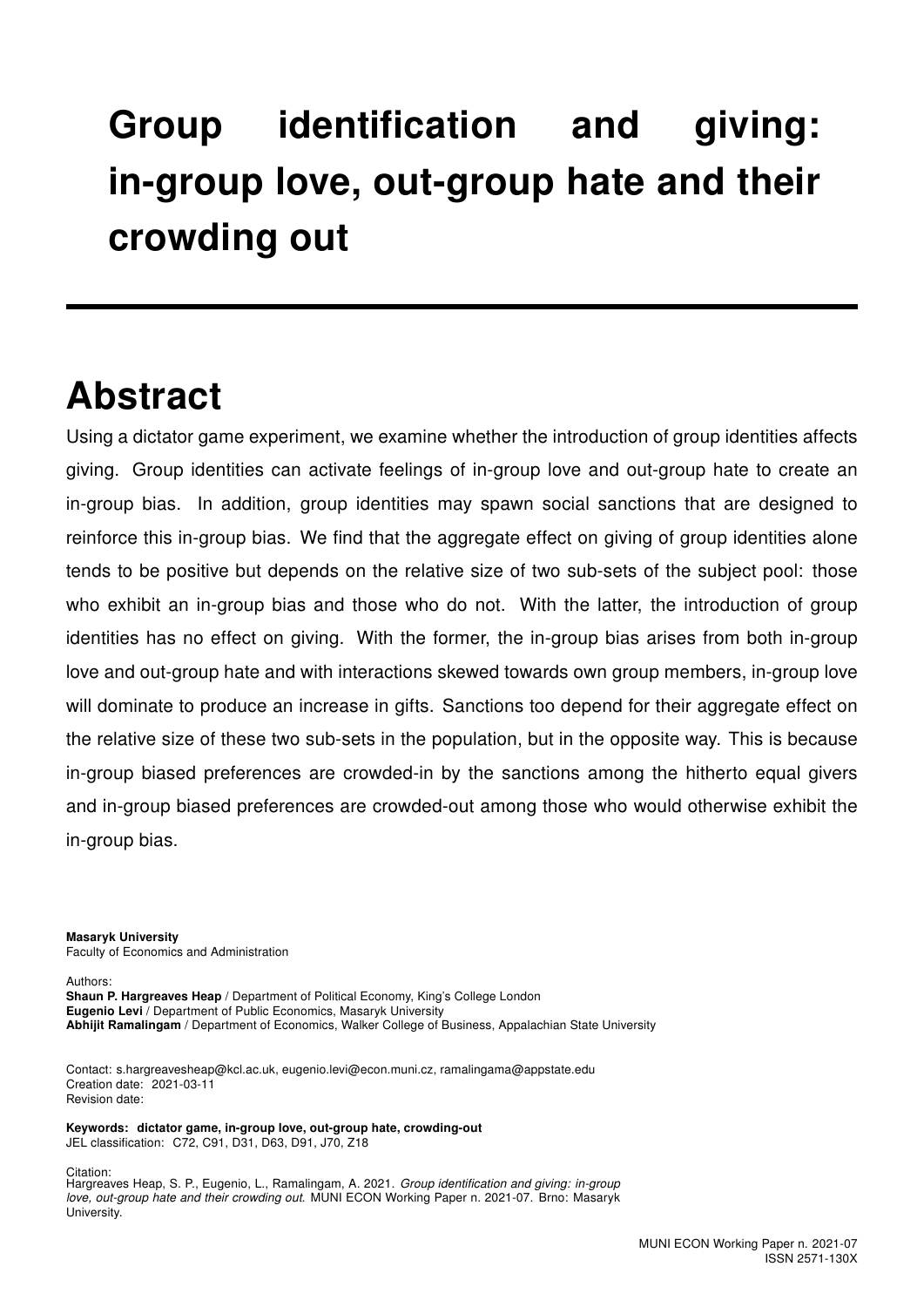#### **Group identification and giving: in-group love, out-group hate and their crowding out**

Shaun P. Hargreaves Heap<sup>a</sup>, Eugenio Levi<sup>b</sup>, Abhijit Ramalingam<sup>e</sup>

<sup>a</sup>Department of Political Economy, King's College London, The Strand, London WC2, UK, s.hargreavesheap@kcl.ac.uk, Tel: +44-20-7848-1689

b Department of Public Economics, Masaryk University, Lipová 507/41a, Brno, 602 00, CZ, eugenio.levi@econ.muni.cz

<sup>c</sup>Department of Economics, Walker College of Business, Appalachian State University, Peacock Hall, Boone, NC 28608, USA, ramalingama@appstate.edu, Tel: +1-828-262-2418

#### **February 2021**

#### **Abstract**

Using a dictator game experiment, we examine whether the introduction of group identities affects giving. Group identities can activate feelings of in-group love and out-group hate to create an in-group bias. In addition, group identities may spawn social sanctions that are designed to reinforce this in-group bias. We find that the aggregate effect on giving of group identities alone tends to be positive but depends on the relative size of two sub-sets of the subject pool: those who exhibit an in-group bias and those who do not. With the latter, the introduction of group identities has no effect on giving. With the former, the in-group bias arises from both in-group love and out-group hate and with interactions skewed towards own group members, in-group love will dominate to produce an increase in gifts. Sanctions too depend for their aggregate effect on the relative size of these two sub-sets in the population, but in the opposite way. This is because in-group biased preferences are crowded-in by the sanctions among the hitherto equal givers and in-group biased preferences are crowded-out among those who would otherwise exhibit the in-group bias.

**JEL Codes:** C72, C91, D31, D63, D91, J70, Z18

**Keywords:** dictator game, in-group love, out-group hate, crowding-out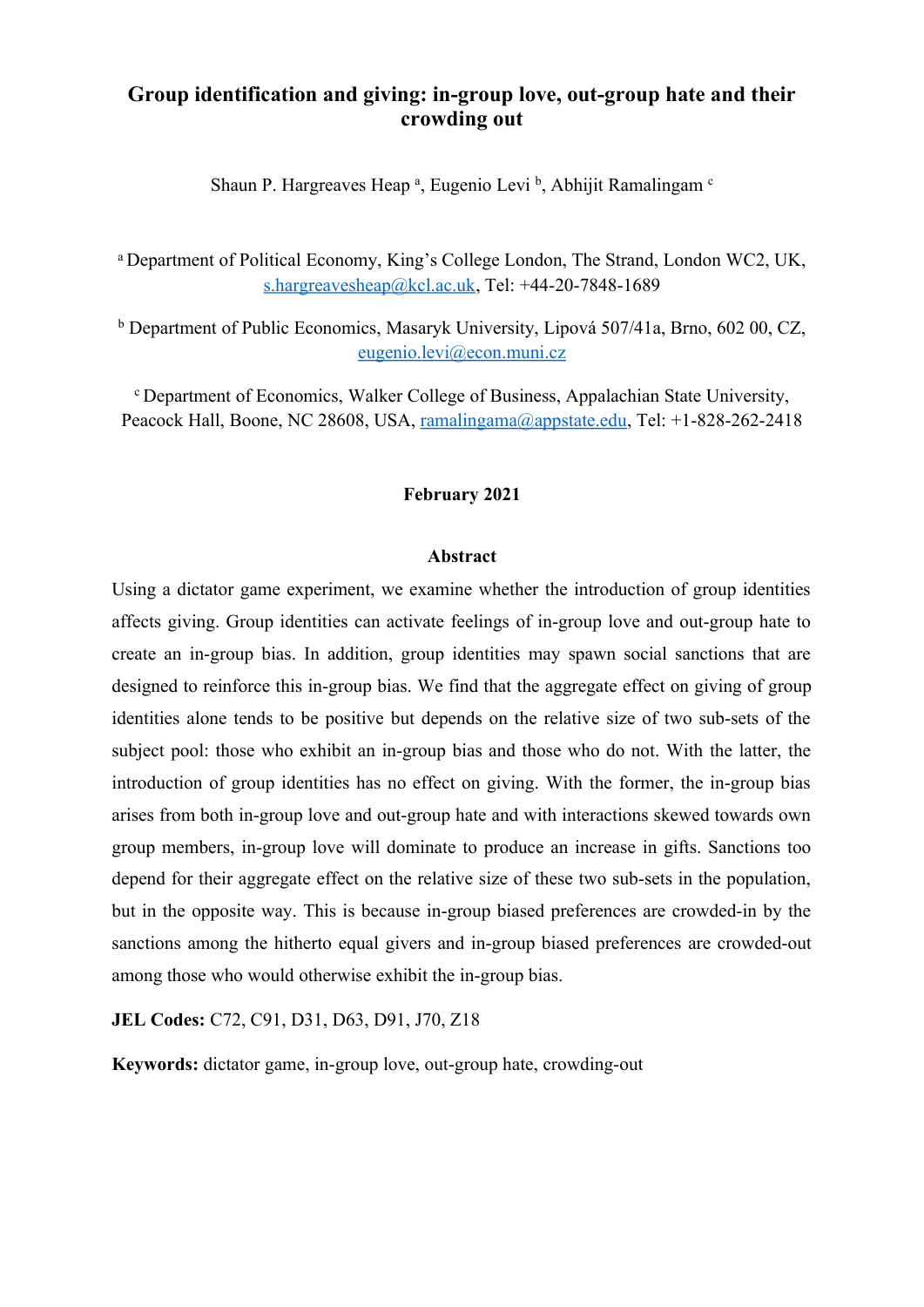It is well known that there is an in-group bias in pro-sociality (e.g. see Chen and Li, 2009, and Hargreaves Heap and Zizzo, 2009, for experimental evidence): that is, people are typically more pro-social in their behaviour when interacting with a fellow group member than with someone from another group. In this paper we address the question of whether this bias can be exploited to encourage philanthropy by making the group identity of the recipient(s) perspicuous.

For this purpose, we examine how the introduction of group identities affects decisions in a dictator game. It is common in the literature on the in-group bias to distinguish between two possible sources of the bias: in-group love and/or out-group hate.<sup>1</sup> We define these terms relative to a Baseline level of giving where there are no groups. In-group love is revealed in our Group treatments when subjects give more to their fellow group members than in the Baseline and outgroup hate is when subjects give less to someone from another group than in the Baseline. In this way, the effect of the introduction of group identities on giving in the aggregate will depend on whether in-group love or out-group hate predominates in the generation of the in-group bias when there are group identities.

The in-group bias has been studied before in dictator and dictator-like distribution decisions (e.g. see Abbink and Harris, 2019, Grimm et al., 2017, Mifune et al, 2010, Ben-Ner et al., 2009, Guth et al., 2009, and Bernhard et al, 2006), but to the best of our knowledge, none have used a Baseline to identify in-group love and/or out-group hate defined in this way so as to enable a comparison with what happens in the absence of group identities. A baseline comparison of this sort has been used in Trust and Public Goods games but the results tend to point in different directions as to whether in-group love or out-group hate predominates in the two games (see Balliet and Van Lange, 2014, and Balliet et al, 2014). Thus, there is no clear expectation from what happens in other decision problems as to whether in-group love or out-group hate will predominate in a dictator game when group identities are introduced. This is our first contribution.

Our second contribution comes from considering a further possible influence of group identities on donation decisions in the dictator game. The introduction of group identities may not only activate feelings of in-group love and/or out-group hate, group identities may also spawn social sanctions designed to reinforce the in-group bias among fellow group members. It is well known, for example, that subjects in experiments make use of the possibility of sanctioning others in support of a group norm in other settings (e.g. see Fehr and Gachter, 2002, Harris et al., 2015). We do not examine whether such sanctions will arise in support of an in-group bias norm, rather we

<sup>1</sup>The terms 'positive' and 'negative' discrimination are also sometimes used (see Hargreaves Heap and Zizzo, 2009).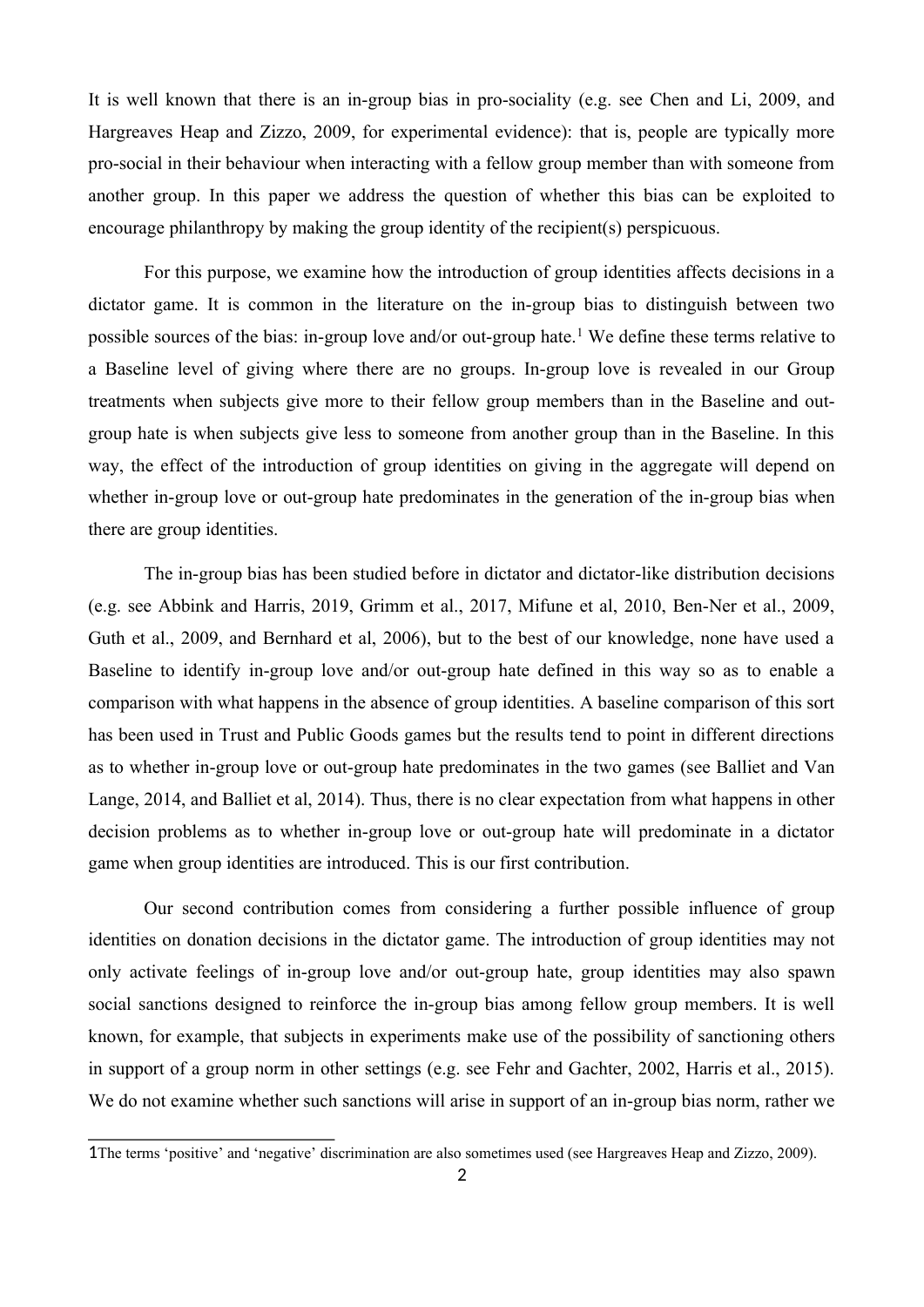are concerned with what the effect might be of such sanctions on behaviour should they arise. For this purpose, we introduce a fine on those who do not exhibit in-group biased behaviour in the dictator game in our Group-Fine treatment. Ceteris paribus, such sanctions will not impinge on those who already exhibit the in-group bias. But, there are usually a set of subjects who do not reveal the in-group bias (e.g. see Abbink and Harris, 2019) and so they may adjust their behaviour in response to the sanction. The effect of these sanctions on aggregate giving will then depend on how this hitherto set of non-in-group biased subjects adjust their giving to own and other group members relative to what they did before. This is an open question we address.

In addition, there is a possible further effect of the sanctions that needs to be examined (i.e. the ceteris may not be paribus): the possible crowding-out of the in-grouped biased social preferences. It is well known that the introduction of a material incentive towards some behaviour can crowd-out the motivating preference for that behaviour (see Bowles and Polania-Reyes, 2012, for a survey), so the question arises as to whether the same might occur here. For example, suppose those revealing the in-group bias do so because the motive of in-group love is activated when there are group identities and the introduction of the sanction crowds-out the social preference for ingroup love, then this will tend to lower donations in the aggregate.

To the best of our knowledge, this particular variant of 'crowding-out' (of the social preference responsible for the in-group bias) has not been studied before in the literature. Since this type of crowding-out could arise in many settings and not just in the philanthropy one, this is a significant further contribution of the paper. For example, many so-called 'nationalist' policies, like the introduction of tariffs or special regulations governing the employment of foreign employees, in effect, impose a cost on the employment of foreign workers as compared with native ones. They are designed to reinforce an in-group bias in employment through a material incentive and the same question arises. Might such policies paradoxically have the effect of crowding-out the in-group biased social preferences that were in part responsible for the introduction of such policies in the first place? This question has not been asked and tested before; and this is the final contribution of our paper.<sup>2</sup>

<sup>2</sup>There are two studies of a dictator-like decision where there are sanctions. Harris et al. (2015) study an allocation decision where the two recipients belong to the 'allocator's' own group or to an out-group and in a second stage, individual 'punishers' who belonged to the allocator's own or outgroup could assign sanctions to the allocator. Their decisions were one-shot. There is no before or after or cross treatment comparison and so it is not possible to identify cleanly the effect of the sanction in their setting. The same goes for Bernhard et al. (2006). They have one-shot dictator games with a third-party punisher that could belong to the same group as either the dictator, the recipient or of both. In that paper there is no treatment without punishment, therefore they are in no position to study the reaction to the sanctions.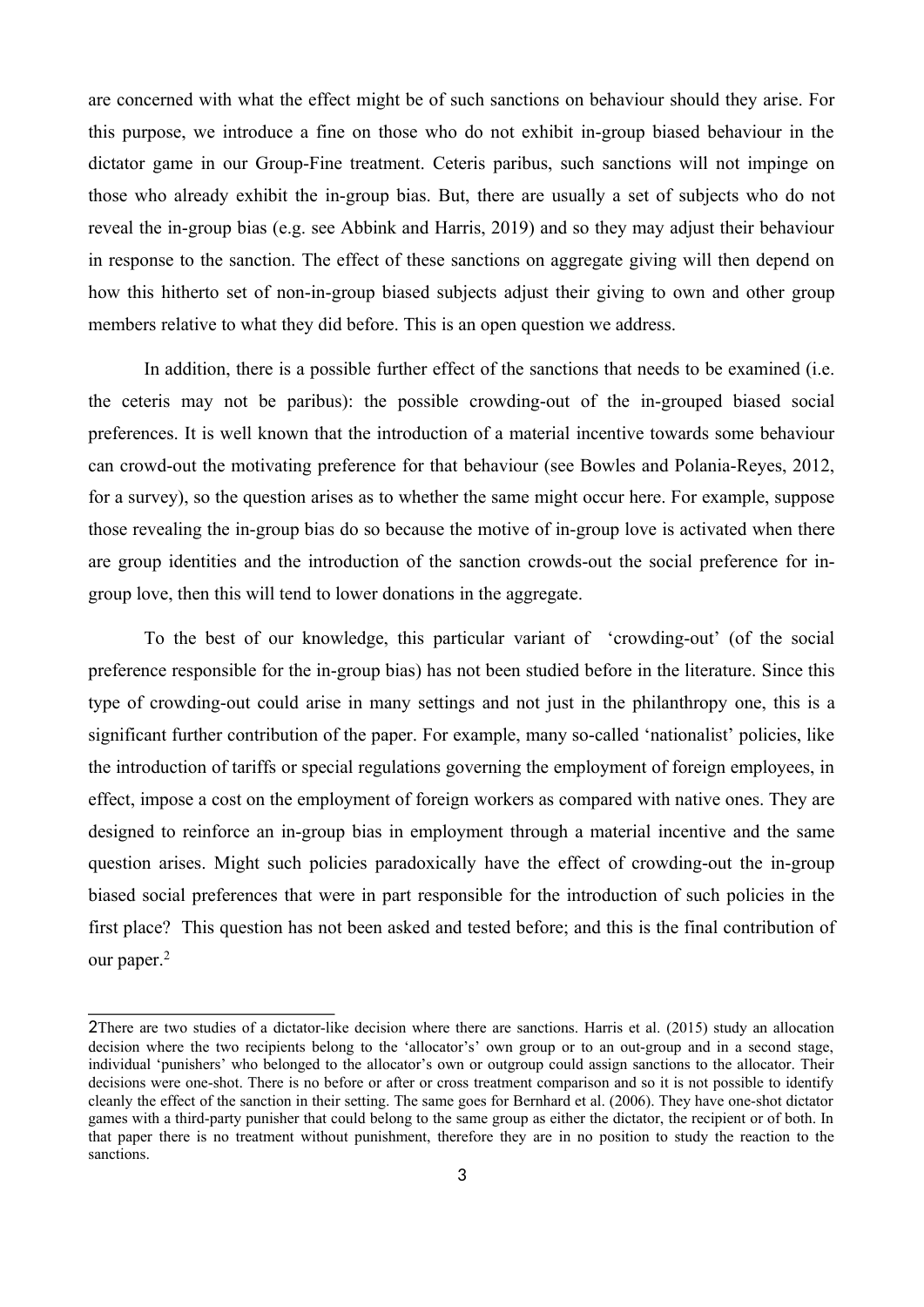Our subjects make dictator decisions in three phases in a control and two treatments. We have a baseline control where there is no group affiliation, and two group treatments where subjects are randomly assigned to either a Yellow or Green group. In the group treatments, each subject makes two dictator decisions in each phase: one where the co-player comes from own group and the other where the co-player belongs to the other group; and the group affiliations are common knowledge. In the Baseline and the first Group treatment, the dictator decision is the same in all three phases of the experiment. In the second Group-Fine treatment, the dictator decision is the same as the Baseline and other Group treatment in the first and third phase, but, in the second phase, there is a fine levied on any dictator that does not reveal an in-group bias in their decisions (i.e. a fine if they do not give more to a fellow group member than they give to someone from the other group). Thus, the between subject comparison of those in the Baseline and those in the first Group treatment in all phases enables us to test whether there is an in-group bias from identities through the in-group love/out-group hate mechanism and, if so, which predominates. The between subject comparison of the two group treatments in phase 2 and the within subject comparison between phase 1 and 2 in Group-Fine treatment enables us to identify the influence of social sanctions and whether there is 'crowding-out' of either the in-group love and/or out-group hate possible sources of the bias.

It will be noted that phase 3 plays no important role in these tests of the effects of group identification on giving in a dictator game. It is there as an additional specific contribution to the crowding-out literature. We included it in order to replicate the famous Gneezy and Rustichini (2000) field experiment that revealed crowding-out and that this crowding-out also persisted once the fine was removed. Our phase 3 between subject comparison in the two Group treatments tests for whether any crowding-out persists once the fine is removed.

We find that the aggregate effect on giving of group identities alone tends to be positive and depends on the relative size of two sub-sets or types within the subject pool: those who exhibit an in-group and those that treat own and other groups equally. With the latter, group identities have no effect on giving. With the former, the in-group bias arises from both in-group love and out-group hate. Therefore, with interactions skewed towards own group members (as would be suggested by the literature on homophily, e.g. see Pancs and Vriend, 2007, and Currarini and Mengel, 2016), ingroup love will dominate to produce an increase in gifts among this sub-set. The extent of the aggregate positive effect of group identities on giving will, therefore, depend on the relative size of the two sub-sets or types within a population. We also find that sanctions depend for their aggregate effect on the relative size of these two sub-sets in the population, but in the opposite way that tends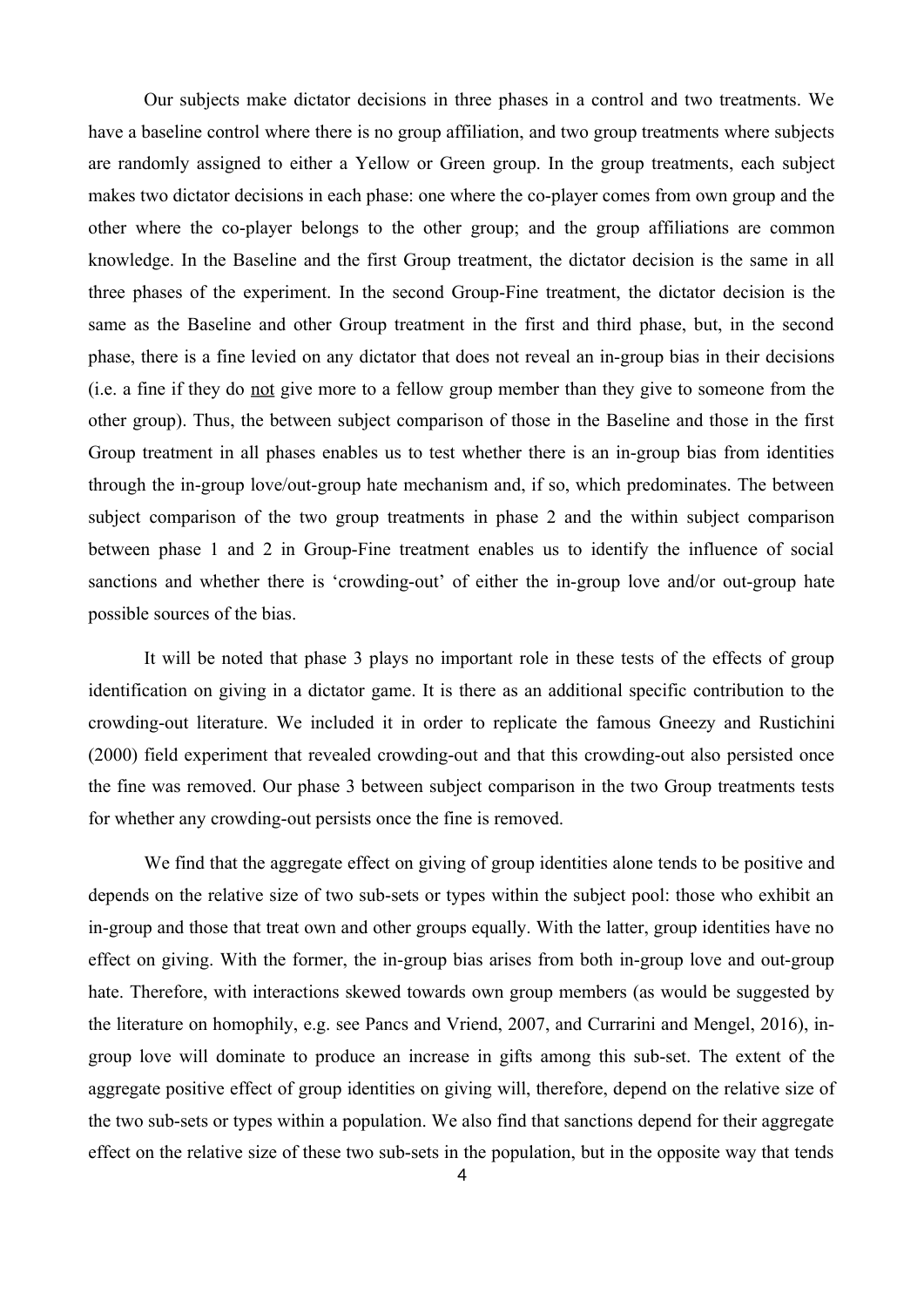to offset any group influence in the aggregate. This is because in-group biased preferences are crowded-in by the sanctions among the hitherto equal givers and in-group biased preferences are crowded-out among those who would otherwise exhibit the in-group bias. These twin findings lead to the conclusion that the aggregate effect of group identities on giving depends critically on whether they spawn sanctions as well as activating in-group love and out-group hate. With both, the effects will likely be small on giving in the aggregate, if at all; but if group identities do not spawn social sanctions, the influence of making group identities salient alone will likely be to boost giving in the aggregate.

In the next section, we introduce formally how the ideas of in-group love and out-group hate could contribute to an in-group bias and we show how the overall effect of group identifications on gifts in a dictator game depends on whether in-group love or out-group hate predominantly explains the origin of the in-group bias. Within this framework, we also develop a simple test for the crowding-out hypothesis when sanctions in support of the in-group bias are introduced and suggest how such crowding-out might affect aggregate gifts. Section 2 explains the experimental design and Section 3 gives the results. Section 4 concludes.

#### **1. Theory and hypotheses**

We begin in this section by introducing the ideas of in-group love and out-group hate. They are important in determining whether the introduction of group identities will boost giving. We illustrate this with a simple model of decision making in a dictator game and develop two hypotheses for testing the presence of in-group love and out-group hate. We then turn to the possible additional effect of social sanctions that may develop once there are group identities. Their effect on giving in the aggregate can be complicated by crowding-out and we show with this simple model how we can also test for the possible crowding-out of in-group biased preferences when such sanctions develop.

It is common in the literature on the in-group bias in pro-sociality to distinguish two possible causes of the bias (see, Brewer, 1999). One is in-group love. The idea here is that the introduction of group identities gives a source of connection between those who share membership of a group that does not exist when there are no group identities. Since it is also well known that people often act more pro-socially towards those they know or who they believe are similar to themselves (see e.g. Chen and Li, 2009), the introduction of group identities could boost pro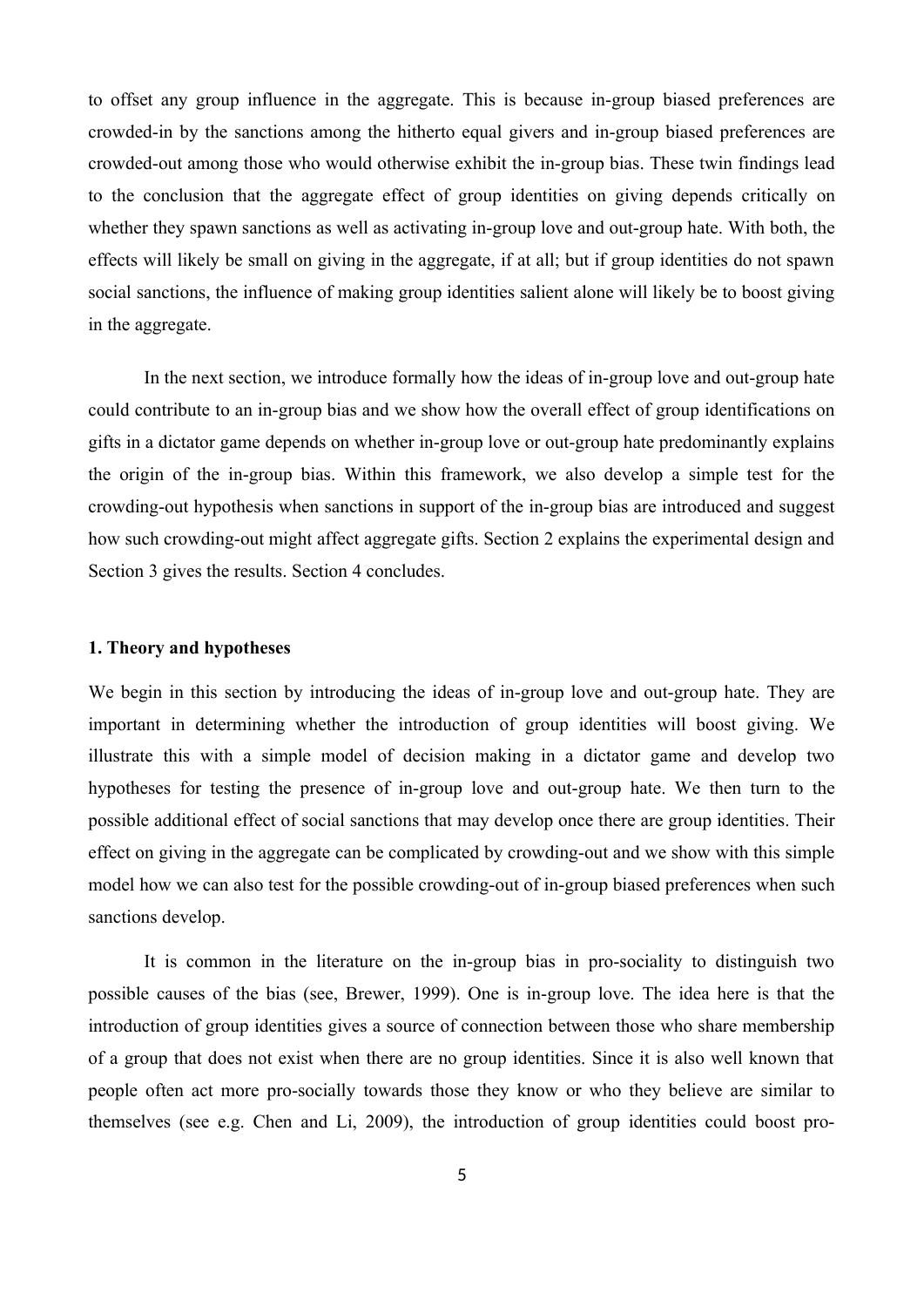sociality among those in the same group and so contribute to the observed in-group bias. The contrasting possible source of the bias is out-group hate. In this case, the idea is that group identities now give people a reason, perhaps based in an evolutionary history where groups have been in conflict over resources, not to like some people, those in the other group, which they do not have when there are no group identities. Of course, the two sources are not mutually exclusive and the ingroup bias could arise from both. The point, however, for the purpose of this paper is that the two sources have opposite effects on pro-sociality in the aggregate: in-group love boosts pro-sociality among group members and out-group hate lowers pro-sociality in interactions between people from different groups relative to what would occur without group identities. Thus, whether the introduction of group identities boosts pro-sociality in the aggregate depends on which predominates.

To fix these ideas formally in the context of a philanthropic decision, and in a way that can extended to possible crowding-out when there are social sanctions, consider a dictator game decision. An individual (the dictator) decides how to allocate a sum *X* between own pay-off (*OP*) and their co-player's pay-off (*CP*). We assume that the dictator values *OP* and possibly *CP,* as in (1).

$$
U = f(OP, CP) \tag{1}
$$

So, the individual maximises (1) subject to the constraint  $X = OP + CP$ . Since the relative 'price' of *OP* in terms of *CP* is 1 in this constraint, it follows that utility maximisation will be achieved when the ratio of marginal utilities from *OP* and *CP* is equal to this relative price of 1. The chosen allocation *OP/CP* is thus given by the elasticity of substitution between *OP* and *CP* in (1). The smaller the elasticity (i.e. the larger the % change in *CP* is required to compensate for a unit % change in *OP*), the bigger is the share of *OP* relative to *CP*.

As an illustration consider a Cobb-Douglas utility function as in (1'), where '*a*' and '*b*' are the weights given respectively to each type of pay-off in the individual's utility function, and *A* is a constant. In effect, this follows the Charness and Rabin (2000) representation of preferences when they test for the character of social preferences revealed in dictator like decisions. They consider discrete choices between pairs of allocations and so can use a linear utility function in own and coplayer pay-offs. As we have a range of options between 0% and 100% of *X*, this linearity would produce corner solutions and to avoid this we assume log-linear preferences.

$$
U = A \ast OP^a \ast CP^b \tag{1'}
$$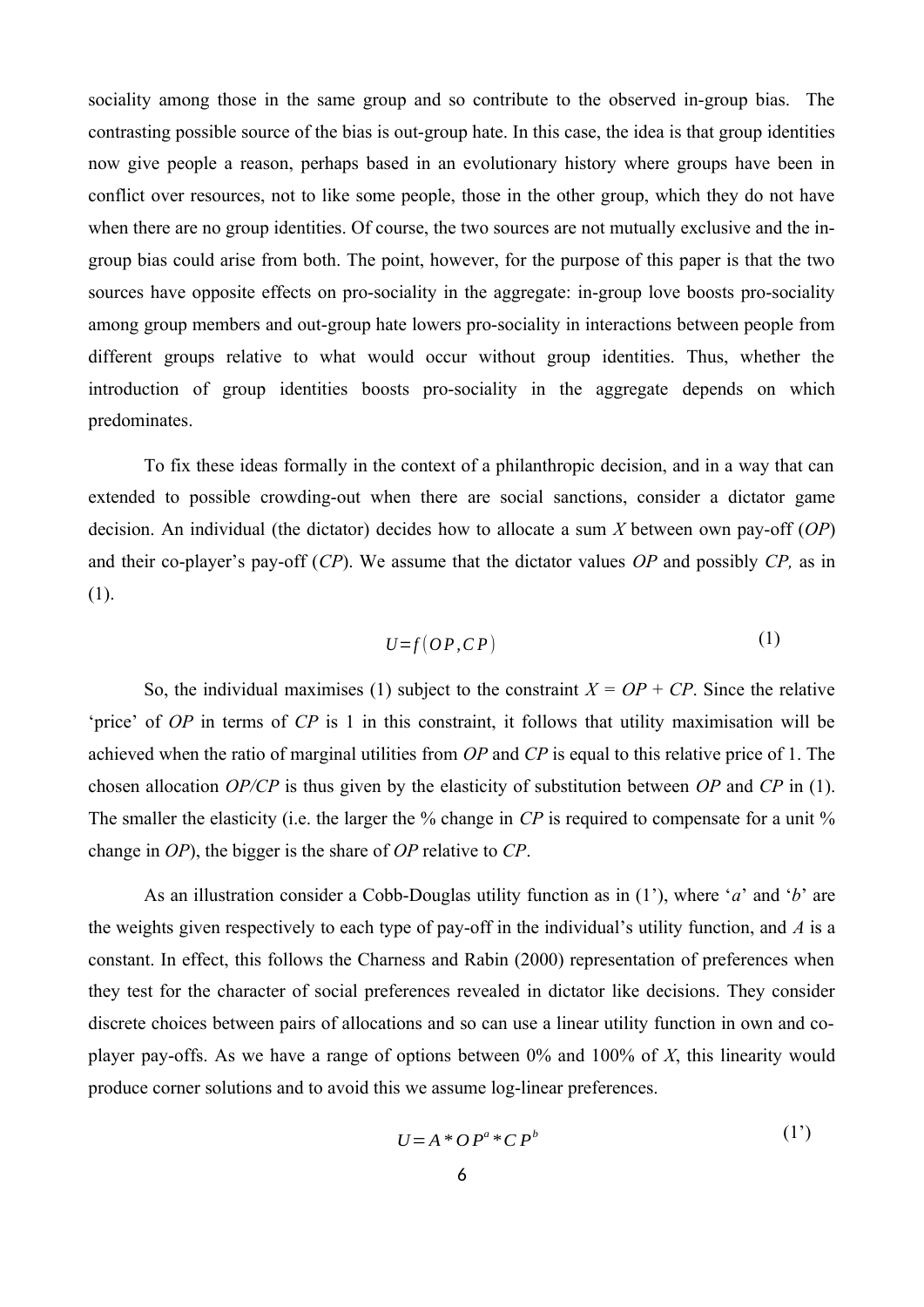Maximising (1) subject to the constraint  $OP + CP = X$  yields the following:

$$
OP = \frac{a * X}{(a+b)}
$$
  

$$
CP = \frac{b * X}{(a+b)}
$$
 (2)

We use the notation  $\binom{P}{B}$  = the gift to a co-player when there are no group identities and  $CP(own)$  and  $CP(other)$  respectively for the gifts to co-players from the dictator's own group and the other group when there are group identities.

*Definition*: In–group biased behaviour (IGB) arises when  $\mathbb{CP}(o \le n) > \mathbb{CP}(o \le n)$  and its extent is measured by  $\mathbb{C}P(own) - \mathbb{C}P(other)$ .

*Definition*: Group identification creates in–group love when  $\mathbb{C}P(o \le n)$  >  $\mathbb{C}P(B)$  and its extent is measured by  $\mathbb{C} P(o \le n) - \mathbb{C} P(B)$ .

*Definition*: Group identification creates out-group hate when  $\binom{C}{P(B) > C} p(\text{other})$  and its extent is measured by  $\mathbb{C}P(B) - \mathbb{C}P(\text{other})$ .

In the Cobb-Douglas variant of the model above, the IGB arises when '*b(own)*' > '*b(other)*': that is, when the pay-offs to a co-player from the same group are valued more highly than those to a co-player from another group. We call this an in-group biased social preference (IGBSP) because the origin of IGB is in the dictator's utility function (i.e. the differences in '*b(own)*' and '*b(other)*' parameters). Likewise, in-group love and out-group hate arise from a group contingent feature of the dictator's social preferences: respectively '*b*(*own)*' > '*b*(*B*)' and '*b*(*B*)' > '*b*(*other*)'.

The question we wish to address is whether making group identities salient boosts the dictator's gifts in the aggregate. It will boost aggregate gifts when the following holds, where *z* is the fraction of gifts made to own group members when there are group identities:

$$
zCP(own)+(1-z)CP(other) > CP(B)
$$
  
\n
$$
\Rightarrow z (CP(own)-C(B)) > (1-z)(CP(B)-CP(other))
$$
\n(3)

This is the precise sense in which in-group love ( $\overline{CP}(\overline{O}w\overline{n})-\overline{CP}(B)$  must predominate over out-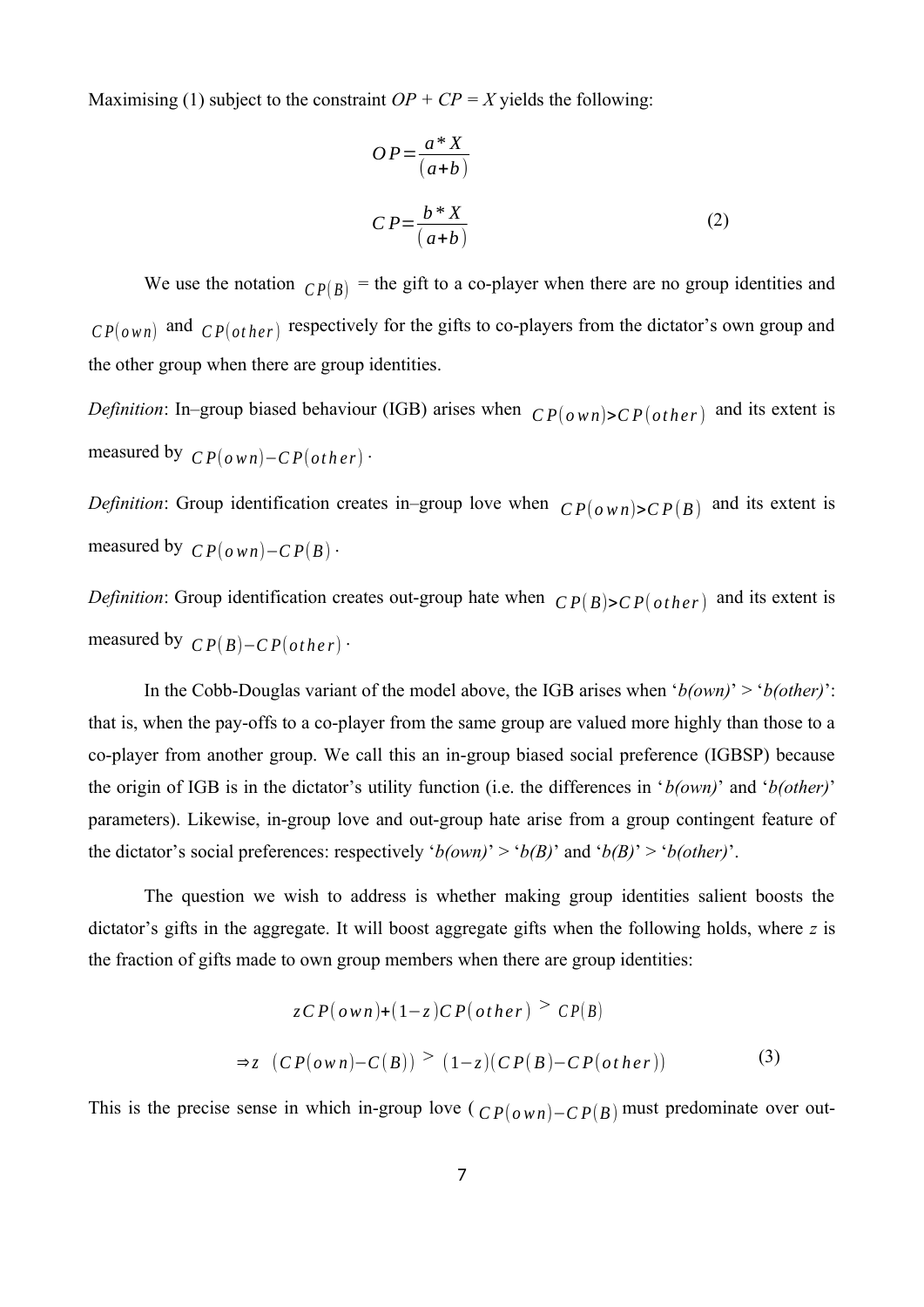group hate  $(CP(B)-CP(other))$  for group identification to boost aggregate gifts. It is worth noting that if either in-group love or out-group hate do not exist (i.e.  $\mathbb{C}P(\mathfrak{d} \times \mathfrak{d} \times P(\mathfrak{d} \times \mathfrak{d}) = \mathbb{C}P(B)$  and/or  $(CP(B)=CP(other))$ , then the effect of group identification can be determined independently of '*z*'. Likewise, it is worth noting that with homophily, in-group love will dominate in the aggregate even if there is no difference between the magnitude of in-group love and out-group hate. To see this, suppose the population is evenly divided between the two groups, then with randomly paired interactions  $z = 1/2$ . However, with homophily,  $z > 1/2$  and it is enough to know that in-group love is at least as big as out-group hate at the individual level to know that in-group love will dominate in the aggregate (i.e. the inequality in (3) will be satisfied). For these reasons, we test two hypotheses below on the creation of respectively in-group love and out-group hate. If we can reject either one, then we can sign the effect of group identification on aggregate giving. If we cannot reject either, it is still possible with homophily to sign the aggregate effect on giving provided ingroup love is not less than out-group hate.

**H1** (in-group love creation):  $CP(\text{own}) > CP(B)$  (i.e. ' $b(\text{own}) > b(B)$ ' in the Cobb-Douglas illustration).

**H2** (out-group hate creation):  $CP(B) > CP(other)$  (i.e. ' $b(B) > 'b(other)$ ' in the Cobb-Douglas illustration).

To aid with the extension of this model to the case where any in-group bias is reinforced with a social sanction when there are group identities, we introduce the following definitions to allow for dictators who do not have IGBSP.

*Definition*: Equal treatment behaviour (EQB) arises when  $CP(own) = CP(other)$  and such dictators are said to have 'equality biased social preferences' (EQBSP) (i.e. '*b(own)*' = '*b(other)*') *Definition*: Out–group biased behaviour (OGB) arises when  $\mathbb{C}P(own) < \mathbb{C}P(other)$  and such dictators are said to have 'out-group biased social preferences' (OGBSP), and its extent is measured  $\frac{dy}{dP}$   $\frac{CP(\text{own})-CP(\text{other})}{P}$ 

We model a social sanction in support of IGB as a fine  $(F > 0)$  levied on those who do not reveal IGB. The fine creates a new constraint for the maximisation problem, given by (4).

$$
OP = X - CP
$$
 if  $CP(own) > CP(other)$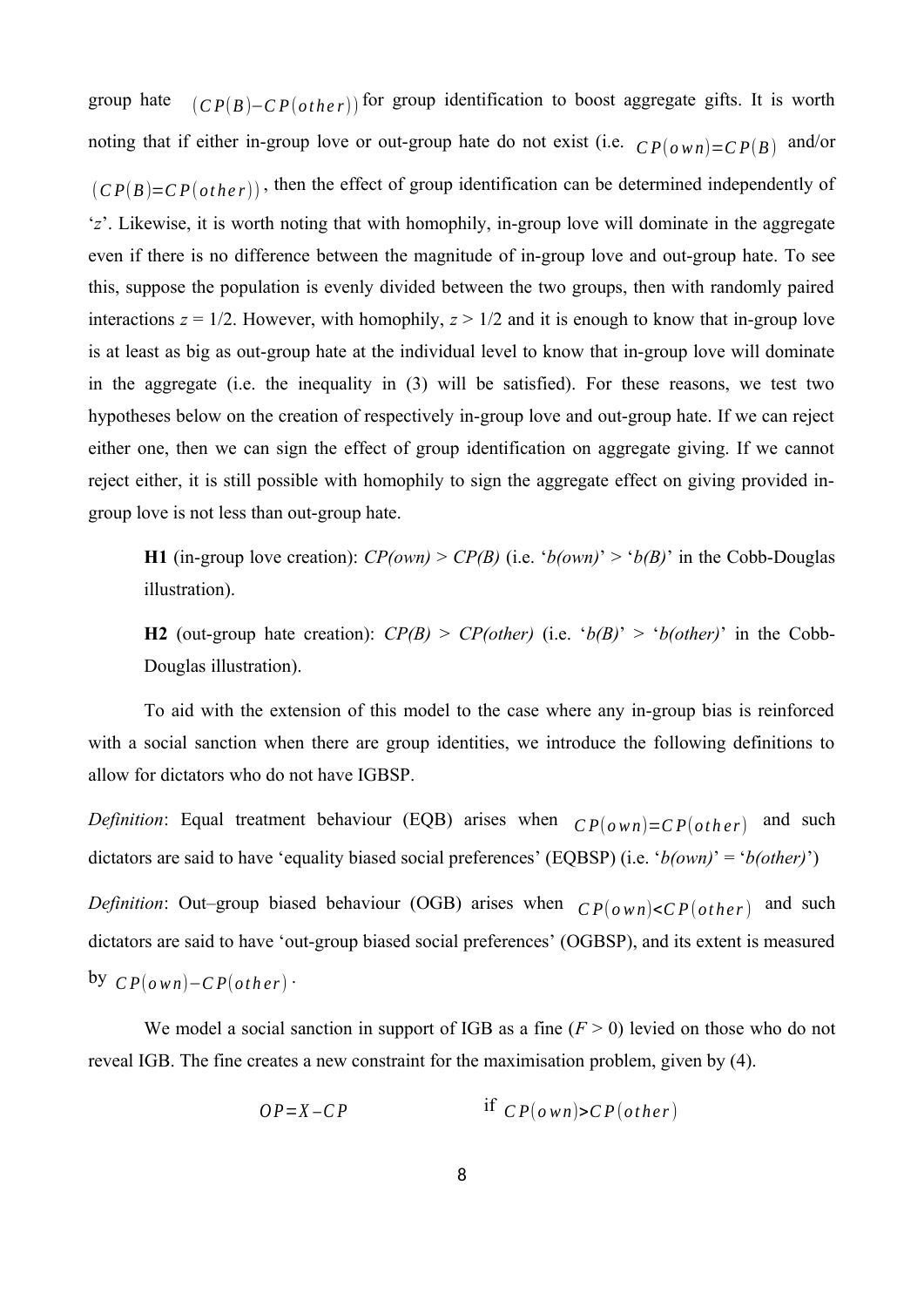$$
OP = X - CP - F
$$
 if  $CP(own) \le CP(other)$ 

(4)

For dictators who have IGBSP and reveal IGB behaviour in the absence of the fine, this new constraint is not binding on the utility maximising decision. There is a change in material incentives but that change does not materially impinge on these dictators. Thus, we do not expect their behaviour to change (= H3a). The sanctions are directed at those who do not reveal IGB: i.e. those dictators who have EQBSP (and OGBSP) and who reveal EQB (OGB) in the absence of the sanctions. EQBSP dictators will either marginally adjust both *CP(own)* up and *CP(other)* down to create IGB and so avoid the fine (= H4a); or they will not adjust at all because the utility cost of these adjustments exceed that of the fine. Since an optimal adjustment by EQBSP dictators involves changing both *CP(own)* (up) and *CP(other)* (down), any change in aggregate giving will be of second order: the result of two opposing changes (= H5).

**H3a** (sanctions 1): IGBSP dictators' IGB ( $\overline{CP}(o \text{ wn}) - \overline{CP}(o \text{ t} \text{ h} \text{ e} \text{ r})$  is the same with a fine as without one.

**H4a:** (sanctions 2) Some EQBSP dictators may behave marginally differently with a fine: *CP(own)>*0 and *CP(other)<0* compared with no fine with result that *CP(own) - CP(other)*  $= \varepsilon$  with the fine.

**H5** (sanctions 3): Sanctions do not produce a significant change in aggregate gifts*.*

We break down the effect of sanctions in this way because there are a set of alternative hypotheses that come from the crowding-out literature. There is a large social psychology literature following Deci (1975) arguing that the 'intrinsic' reasons for taking an action can be crowded-out by the introduction of 'extrinsic' reasons to take that action. 'Intrinsic' reasons have often been taken in economics to mean having a preference for that action (or its outcome) and the 'extrinsic' reasons for action come from material incentives towards an action (e.g. see Frey, 1997). This literature predicts that the introduction of a material incentive towards a behaviour may so crowdout the intrinsic reasons for the action that the material incentive has no or possibly the opposite effect on behaviour in the aggregate. Bowles and Polyania-Reyes (2012) provide a survey of experiments in economics that have tested for such crowding-out and although on balance these experiments find evidence of crowding-out, there are a minority of experiments that find the reverse: the reinforcement of the material incentive by a crowding-in of the social preferences that lead to the behaviour that has been encouraged by the material incentive. We can test for both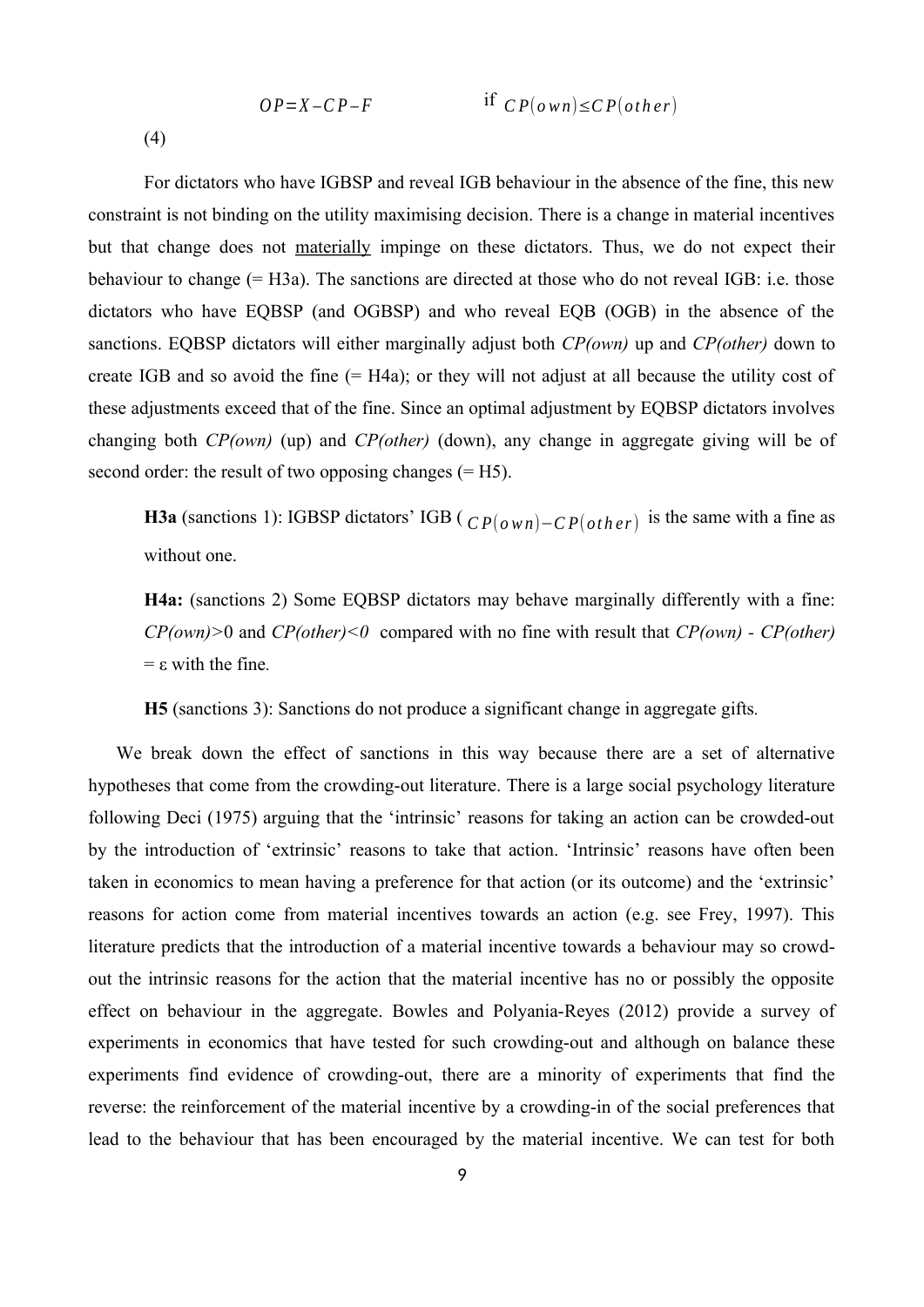possibilities in the dictator game.

As we have seen, the IGBSP dictators have no material reason for changing their behaviour when there is a fine. So, if their behaviour changes with a fine, it provides a clean test of crowdingout/in: their behaviour can only change because their IGBSP have changed as a result of the fine. This leads to H3b.

**H3b** (crowding-out/in): Among IGBSP dictators, *<sup>C</sup> <sup>P</sup>*(*<sup>o</sup> wn*)−*<sup>C</sup> <sup>P</sup>*(*ot <sup>h</sup> <sup>e</sup> <sup>r</sup>*) is either lower/higher

when there is a fine, depending on whether the introduction of a fine crowds-out/in IGBSP.

It is more difficult to detect a change in social preferences among the EQBSP dictators because the fine gives them a reason to change their behaviour. However, against H4a, if crowding-in IGBSP occurs among this group, then they will not simply adjust marginally to the fine and this yields an alternative hypothesis H4b.

**H4b** (crowding-in of IGBSP among the EQB dictators)**:** Among EQBSP dictators who respond to the fine, the adjustments are non-marginal with the result that *CP(own)- CP(other)* > ε with the fine*.*

The crowding-out/in hypotheses refer to changes in the IGB (i.e. *<sup>C</sup> <sup>P</sup>*(*<sup>o</sup> wn*)−*<sup>C</sup> <sup>P</sup>*(*ot <sup>h</sup> <sup>e</sup> <sup>r</sup>*) ). This leaves open whether, if there is crowding-out/in, it comes from a change in  $CP(own) \vee CP(other)$ . It is these changes that will determine whether in-group love and/or out group hate change with the fine. In turn, as we have seen above, it is changes in in-group love/outgroup hate that will impinge on aggregate giving. One might conjecture that the crowding-out/in, if it occurs, will operate on whichever motive is responsible for the in-group bias in the first place. Thus, suppose the in-group bias arose exclusively from in-group love and the in-group love motive was crowded-out with the fine among IGBSP dictators, then their in-group love would fall and so would giving in the aggregate. Although this is conjecture and depends on the supposition of ingroup love as the motive behind the IGB, it will be apparent that in the presence of crowding-out/in sanctions may, unlike H5, produce significant changes in aggregate giving. The reverse prediction would have occurred if out-group hate was responsible for IGB and this was crowded-out by the fine: aggregate giving would increase with the fine. Thus, we do not make a precise alternative crowding-out/in hypothesis to H5 but note that crowding-out/in could alternatively predict significant changes to aggregate giving from the sanction.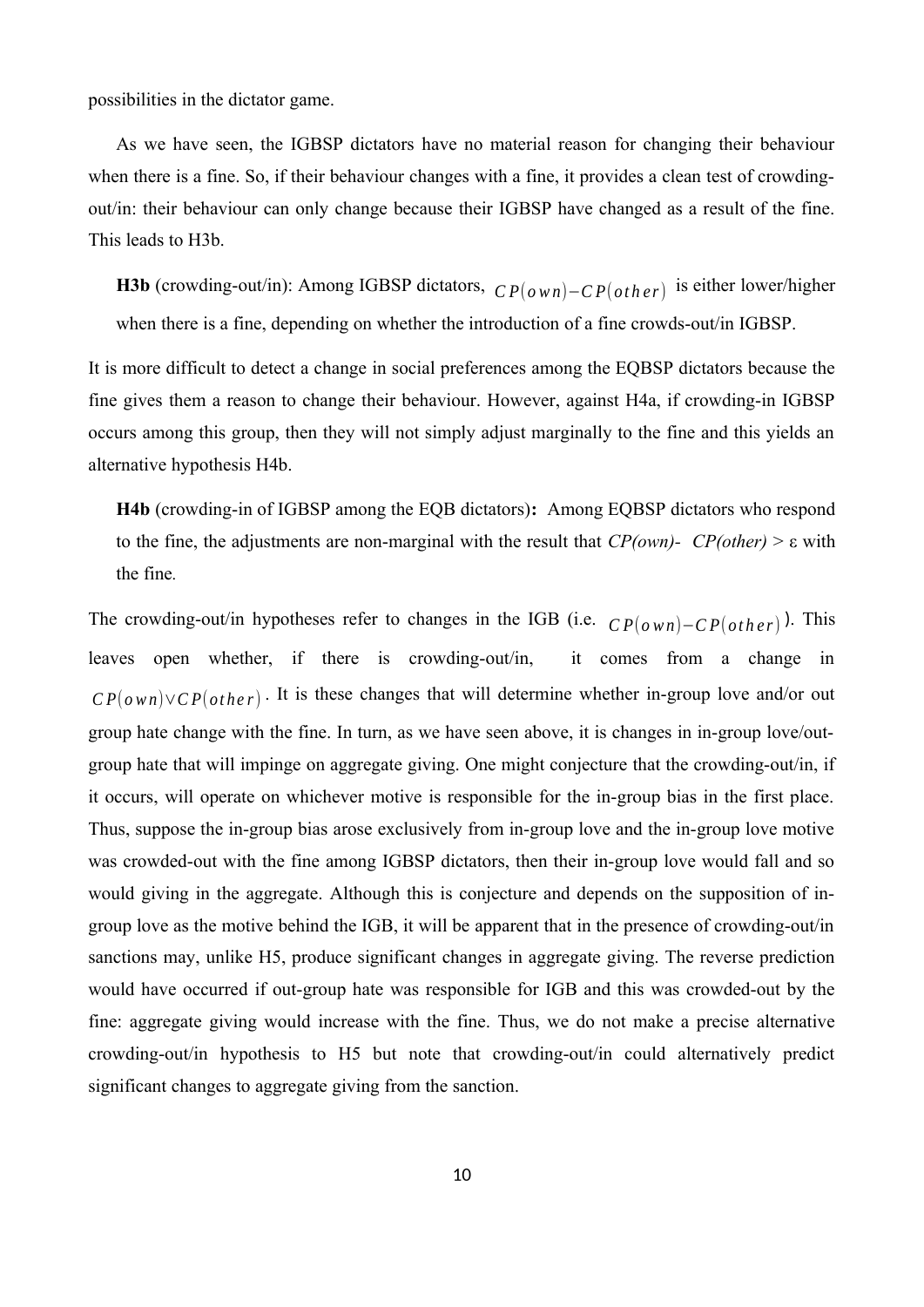#### **2. Experimental design and procedures**

At the beginning of the experiment, each subject received a separate one-time lump sum endowment of 50 tokens. These tokens could not be used in the experiment.

#### **2.1 Dictator decisions**

Subjects then made decisions in three Phases in each treatment. In each Phase, all subjects independently made decisions in a dictator game as dictators. Each subject decided how to split 80 tokens between him/herself and an anonymous subject in the study. Each subject had no say in the allocations decided by others and was not informed about them. Subjects were informed that at the end of the experiment they would be matched with a randomly chosen participant in the study, and that the allocation from either their own decision or that of the matched coparticipant would be implemented. Note that each subject made decisions as a dictator in each Phase. This payment procedure made it clear that there was an equal chance of being paid as a dictator or as a recipient in each Phase. Therefore, it made decisions incentive compatible, i.e., subjects had every incentive to take each decision seriously.<sup>3</sup>

The dominant strategy Nash equilibrium is for selfish dictators to allocate 0 tokens to recipients, and keep all 80 tokens for themselves. In the absence of distributional concerns, any allocation of tokens between the two is efficient.

#### **2.2 Baseline and Treatments**

As they entered the experiment, subjects were assigned to one of three treatments. Subjects made decisions in three Phases in each treatment. Treatments varied in whether or not subjects were assigned to groups, and whether dictators received incentives to favour members of their own group. In BASELINE, subjects were not assigned to any groups and did not receive any additional incentives. In each Phase, dictators made one allocation decision where the recipient was a randomly chosen participant in the same treatment. All three Phases were identical.

In Group, subjects were randomly assigned to either a **YELLOW** or a **GREEN** group, and informed of the group assignment at the beginning of Phase 1. The group assignment stayed the

<sup>3</sup>Prior to the main experiment, all subjects independently performed a real effort task for three minutes. The task involved converting a randomly generated three-letter "word" into a numeric string (Erkal et al., 2011). Subjects were paid 3 tokens for every correct code. They received no feedback until the end of the experiment. This task was completely independent of three Phases of the dictator game. The purpose of this task was to increase earnings and, thus, incentives to sign up for the experiment.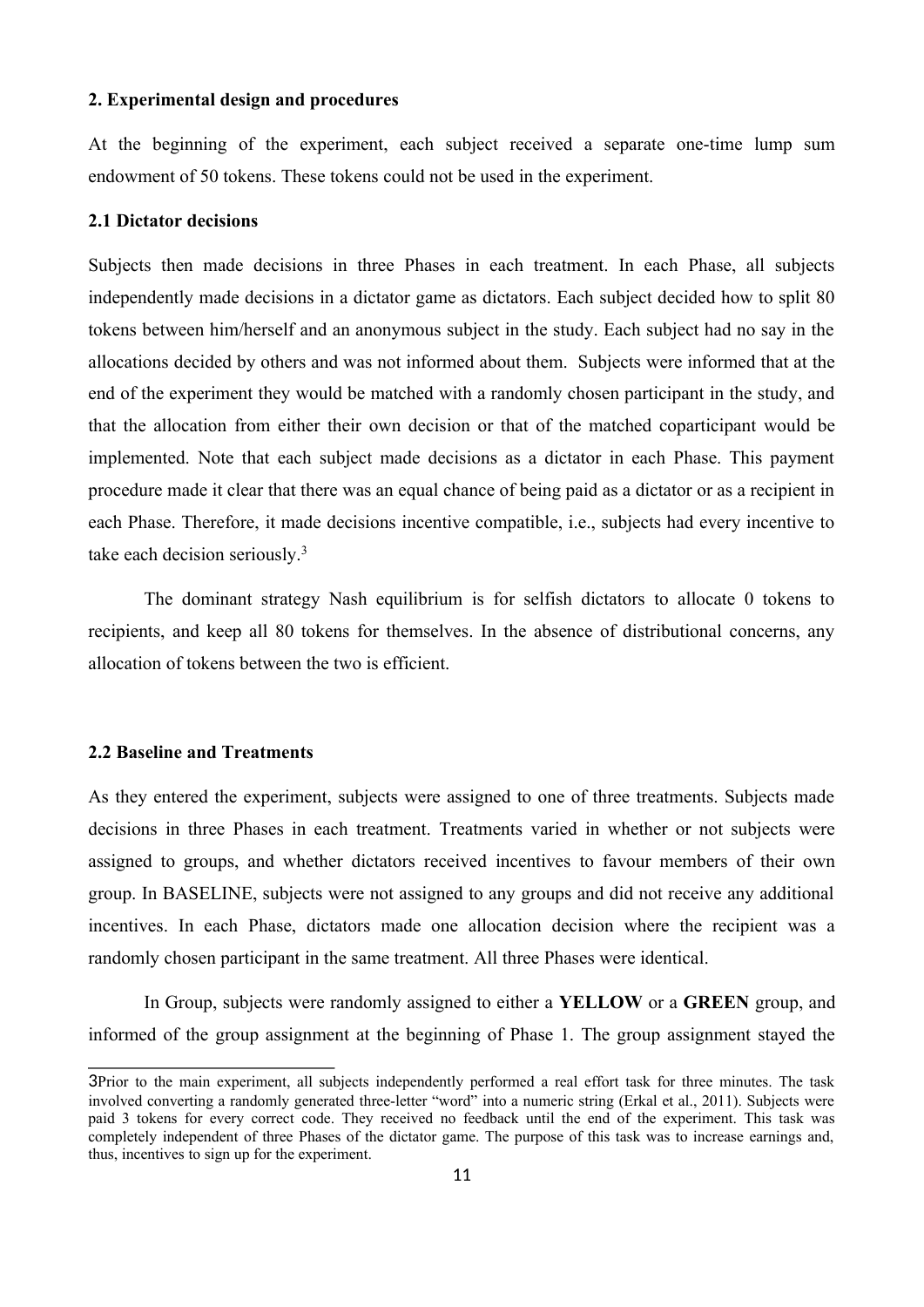same in all three Phases. In each Phase, dictators made two allocation decisions: one where the recipient belonged to the same group, and one where the recipient belonged to the other group. All three Phases were identical.

In Group-Fine, subjects were once again randomly assigned to groups and made two decisions in each Phase as in Group. In Phase 1, the decisions and earnings calculations were identical to those in Group. Group-Fine differs in the earnings calculations for dictator decisions in Phase 2 alone: earnings in Phase 2 were subject to a possible adjustment. In particular, if a dictator's decision was chosen as the allocation relevant for earnings in Phase 2, then the dictator's earnings for the Phase were reduced by 10 tokens if he/she allocated strictly fewer tokens to the recipient from his/her own group than to a recipient from the other group. Equal allocations were also penalised. Thus, there was an incentive to favour, i.e., allocate more to, a recipient from the dictator's own group. If the matched coparticipant's decision was chosen for implementation, then the recipient's earnings were not adjusted. Phase 3, like Phase 1, was identical to those Phases in Group, and earnings in these Phases were calculated as before with no adjustments. Table 1 summarises our treatments.

#### **2.3 Power calculations**

To decide how large a sample size we needed, we followed Czibor et al. (2019) and performed power calculations. More specifically, we decided to get a sample size large enough – 80% power and  $\alpha$  fixed at 5% – to minimize type II errors while detecting in-group bias in the dictator game. Based on the meta-analysis by Engel (2011) on dictator games, we know that the standard deviation in this type of decisions is on average 26% with an average donation of 28%. We rescale these numbers to measure the percentage increase in in-group donations with respect to the average, obtaining a standard deviation of 93. Figure 1 provides the desired sample sizes based on these parameters at each level of the expected size of the bias. Then, the treatment with minimal groups in Abbink and Harris (2019) provided us with the closest approximation to the size of IGB we can expect, as their version of the dictator game with group assignment is the closest to our implementation. Abbink and Harris find an in-group bias of approximately 47%: this would imply picking a sample size of 120 (60 for the Baseline and 60 for the Group treatment). Given that other experiments like Chen and Li (2009) find lower IGB (though their version of the dictator game is less similar to ours), we decided to increase the sample size up to approx. 70 subjects for each of the two treatments.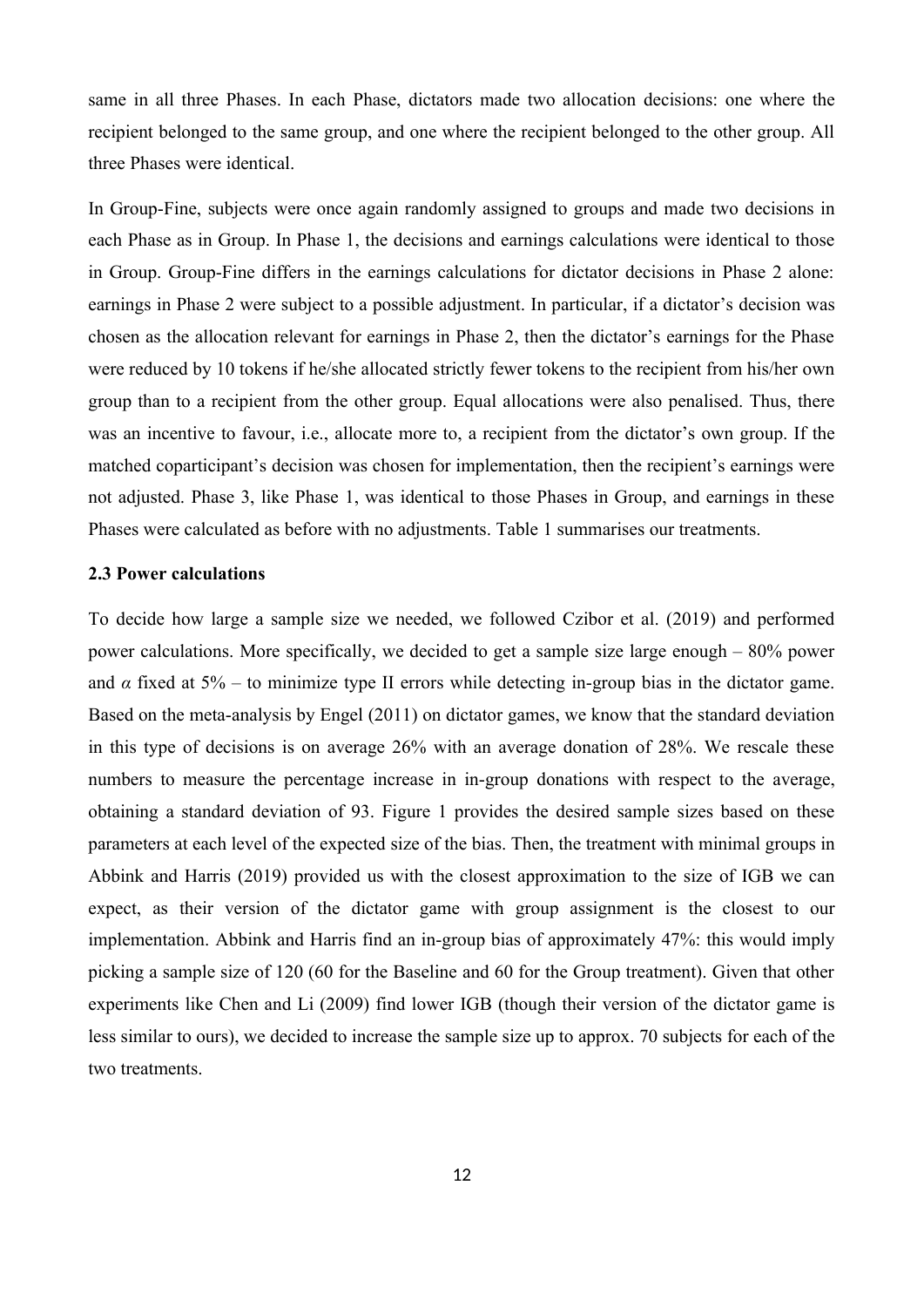**Figure 1. Power Calculations**



#### **Table 1. Summary of treatments**

| Treatment       | Phase 1        | Phase 2                                                       | Phase 3           | #<br>dictators |
|-----------------|----------------|---------------------------------------------------------------|-------------------|----------------|
| <b>Baseline</b> | DG.            | DG                                                            | DG                | 83             |
| Group           |                | DG with groups DG with groups                                 | DG with<br>groups | 71             |
| Group-fine      | DG with groups | DG with groups: 10t<br>fine if $CP(own) \leq$<br>$CP$ (other) | DG with<br>groups | 78             |

Treatments are between-subjects, so each subject participated in only one treatment. .

#### **2.3 Procedures**

The experiment was conducted over three sessions using the online platform Prolific.<sup>4</sup> Upon agreeing to participate in the study advertised on Prolific, subjects were directed to a website that hosted our experiment. Subjects first read a consent statement and, if they agreed, were then

<sup>4</sup>Demographic characteristics of subjects are presented in Appendix B of the Electronic Supplementary Material. We conducted multiple sessions to minimise the chances of server overload during a session and to avoid the whole session crashing. The first two sessions were conducted one after the other on the same day. We ran a third session where all subjects were assigned to the Baseline.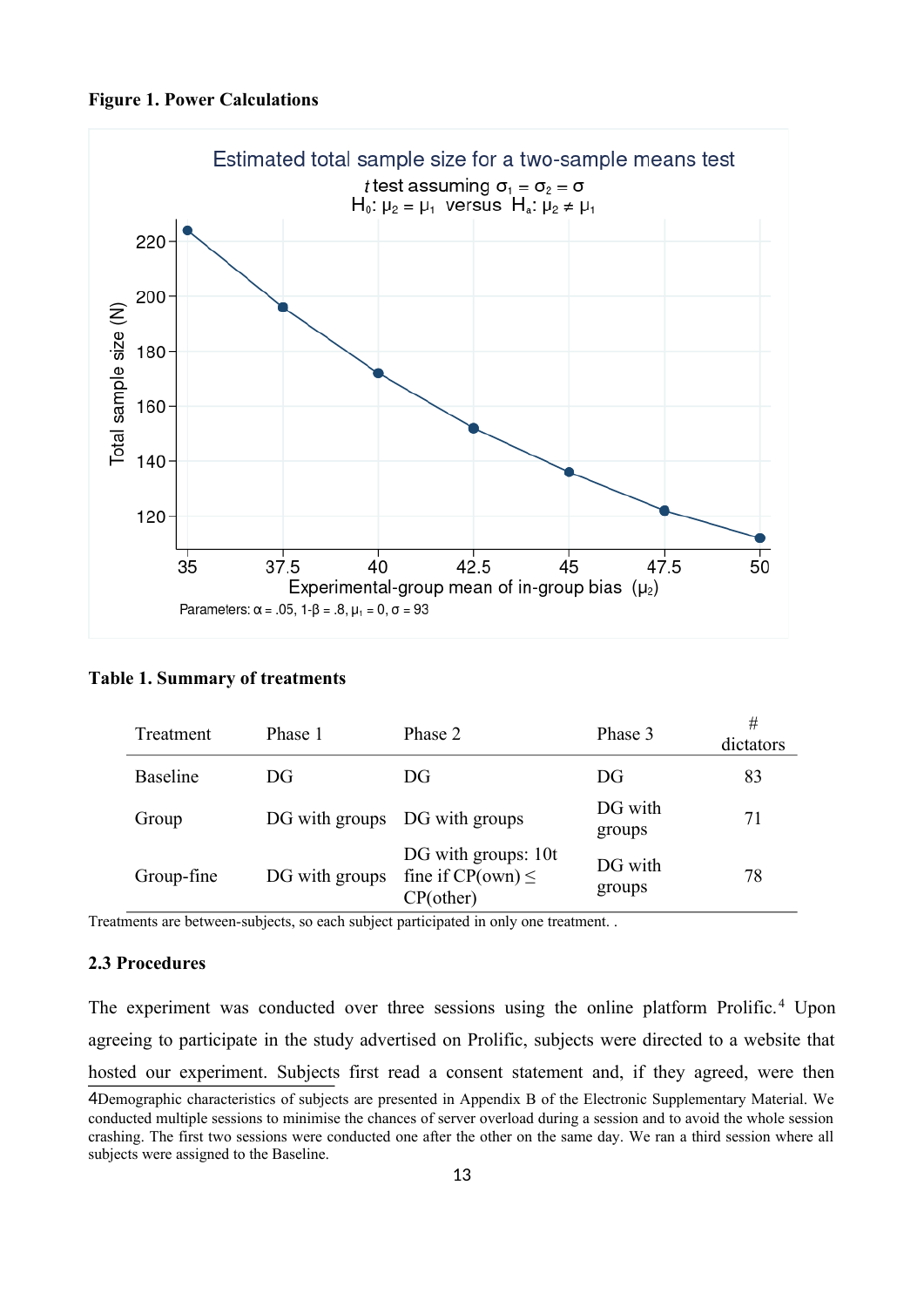presented with instructions for the experiment (available in Appendix A in the Electronic Supplementary Material). Subjects were randomly assigned to one of the three treatments as they signed up to participate. Each subject participated in only one treatment, i.e., we implemented a between-subject design. They then completed the experiment on their own devices at their own pace.<sup>5</sup> The experiment was programmed in oTree (Chen et al., 2016).

Subjects received no feedback during the experiment. Subjects were paid a flat participation fee of USD 1.50 upon completion of the experiment. Within the next two days, they were paid their earnings from each Phase of the experiment. Token earnings were converted to cash at the rate of 200 tokens to USD 1. The average participant took about 12 minutes to complete the experiment and received an additional USD 1.10. The total average payment was USD 2.60, which translates to USD 13 as an hourly rate.

#### **3. Results**

#### **3.1 In-group love or out-group hate?**

Table 2 gives the aggregate dictator allocation to their co-player in our Baseline where there are no group affiliations and in the two Group treatments for each of the 3 phases. We begin by noting that there is IGB in the aggregate in all three phases in the Group treatment: *CP(own)* is significantly greater than CP(*other*) (respectively in phase 1, 2 and 3, signrank  $p < 0.0001$ ,  $p < 0.0001$  and  $p =$ 0.0003). Thus, the question as to whether the in-group bias can be exploited to boost aggregate giving is one that can be reasonably asked and evaluated with our experiment.

|                 |      | Recipient's group |         |         |         |         |         |  |  |
|-----------------|------|-------------------|---------|---------|---------|---------|---------|--|--|
|                 |      | Phase 1           |         |         | Phase 2 | Phase 3 |         |  |  |
|                 | Obs. | Own               | Other   | Own     | Other   | Own     | Other   |  |  |
| <b>Baseline</b> | 83   |                   | 30.18   |         | 31.75   | 33.39   |         |  |  |
|                 |      |                   | (12.96) | (14.99) |         | (16.47) |         |  |  |
| Group           | 71   | 37.75             | 28.83   | 40.00   | 28.45   | 38.87   | 29.23   |  |  |
|                 |      | (15.30)           | (15.02) | (15.17) | (15.06) | (17.51) | (16.64) |  |  |
| Group-Fine      | 78   | 34.62             | 29.94   | 37.26   | 29.69   | 37.08   | 28.17   |  |  |
|                 |      | (14.07)           | (14.78) | (14.78) | (13.75) | (15.30) | (14.56) |  |  |

#### **Table 2. Mean dictator allocations**

Figures in parentheses are standard deviations. Dictators and recipients in the Baseline do not have a group identity. All participants have an endowment of 50 tokens each. The size of the pie the dictator splits is 80 tokens in all cases.

<sup>5</sup>There was a maximum time limit of 40 minutes after which subjects who had not yet completed the experiment were automatically ejected from the study by Prolific, and no data from them were recorded.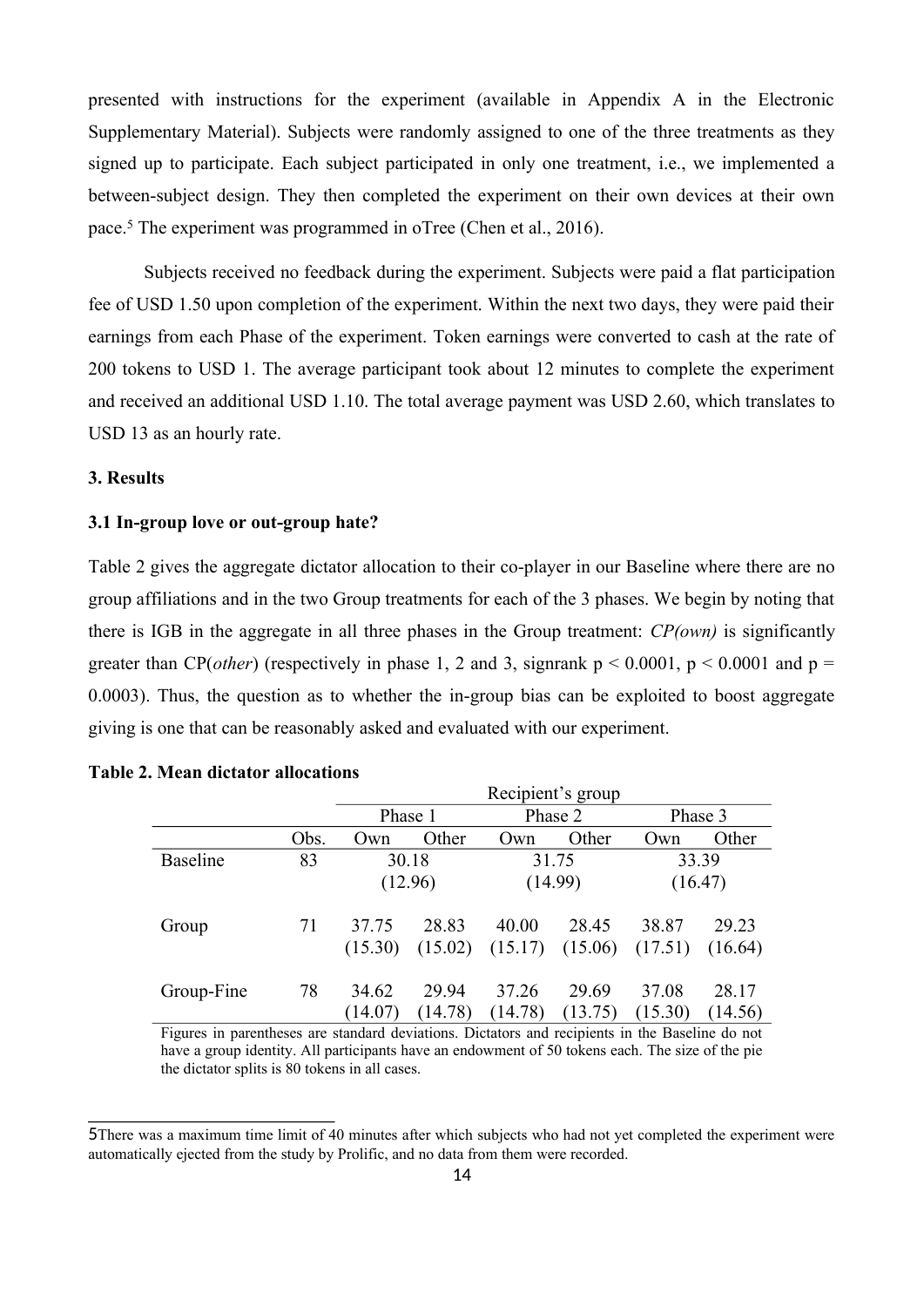To assess whether group identities activate either in-group love/out-group hate we compare the Baseline with the Group treatment. The aggregate comparison points to both since *CP(own)> CP(B)* and *CP(other)< CP(B),* but only the former is statistically significant. In phase 1, 2 and 3 *CP(own)* is significantly higher than *CP(B)* (ranksum  $p = 0.0022$ ,  $p = 0.0012$  and  $p = 0.0415$ ), but *CP(other)* is <u>not</u> significantly lower than *CP(B)* (ranksum  $p = 0.4688$ ,  $p = 0.1691$  and  $p = 0.1391$ respectively in phases 1,2 and 3).

**Result 1 (in favour of H1):** There is statistically significant evidence in the aggregate of ingroup love (i.e. we cannot reject *CP(own)> CP(B)*).

**Result 2 (reject H2):** There is no statistically significant evidence in the aggregate of outgroup hate (i.e. we reject *CP(B)> CP(other)*)*.*

Results 1 and 2 refer to the aggregate evidence and they suggest that the introduction of group identities in our experiment should boost aggregate gifts. It does: the average of *CP(own)* and *CP(other)* is greater than *CP(B)* in all three phases*.* However, the differences are not statistically significant (ranksum  $p = 0.1875$ ,  $p = 0.3294$  and  $p = 0.5383$  in the 3 phases respectively). This is perhaps a little surprising given Results 1 and 2, but once we disaggregate between different types in our subject population so as to understand the component influences on the aggregate results, it becomes clear why this might be the case and is the basis for a stronger conclusion regarding the effect of group identities alone on aggregate giving.

In our Group treatment, about half our subjects (32 out of 71) reveal IGBSP by giving more to their own group than to someone from the other in phase 1 (i.e. IGB behaviour). The other half are mainly EQB (35), with just a few OGB subjects (4). In Table 3 we focus on those with IGB behaviour in phase 1 (i.e. those with IGBSP).

There is evidence of in-group love for these IGBSP subjects in Group (ranksum  $p \le 0.00001$ ) (and likewise for Group-fine, ranksum  $p = 0.0259$ . However, we also find out-group hate for these subjects (Group: ranksum  $p = 0.0011$ ; Group-fine: ranksum  $p \le 0.00001$ ); and we cannot reject the hypothesis that they are the same (ranksum with the average in the Baseline as benchmark:  $p =$ 0.1862). As a result, the overall effect on this sub-set's giving from the introduction of group identities will depend on whether their interactions are skewed towards own or other group members: i.e. whether there is homophily. Since there is a large literature on homophily suggesting its prevalence, it is reasonable to conclude that the introduction of group identities for this sub-set of subjects will boost their gifts overall. Of course, in our experiment, there was no homophily by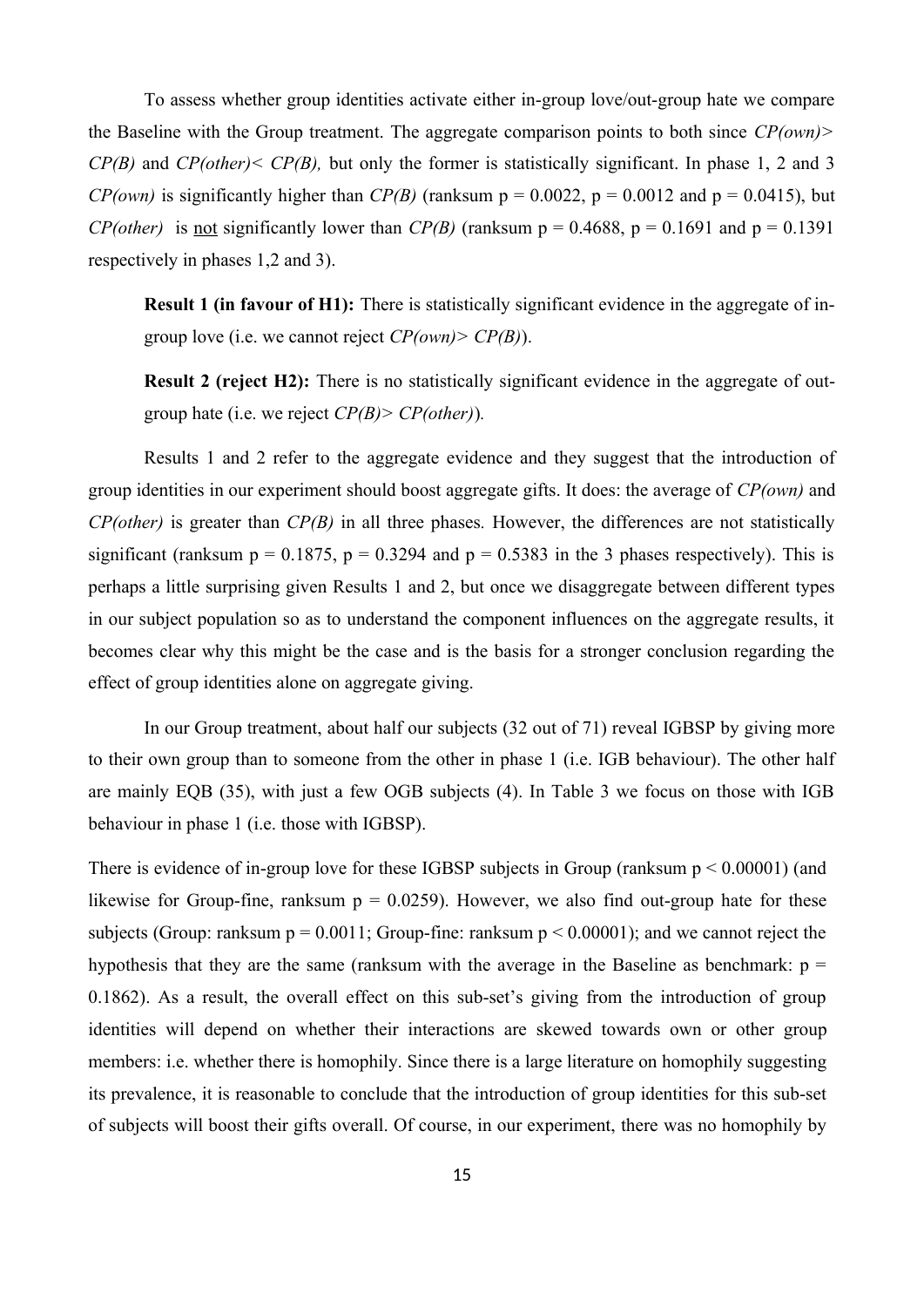construction and so we would not expect such a dominance; and indeed, although overall gifts in Group by this sub-set were higher, they were not significantly different from those found in the Baseline (ranksum tests: phase 1,  $p = 0.5455$ ; phase 2,  $p = 0.6201$ ; and phase 3,  $p = 0.6441$ ).

|                 |      | Phase 1          |                  | Phase 2          |                  | Phase 3          |                  |
|-----------------|------|------------------|------------------|------------------|------------------|------------------|------------------|
|                 | Obs. | Own              | Other            | Own              | Other            | Own              | Other            |
| <b>IGBSP</b>    |      |                  |                  |                  |                  |                  |                  |
| <b>BASELINE</b> | 83   |                  | 30.18<br>(12.96) |                  | 31.75<br>(14.99) |                  | 33.40<br>(16.47) |
| Group           | 32   | 43.91<br>(16.3)  | 21.62<br>(12.22) | 46.41<br>(15.77) | 21.88<br>(13.84) | 43.59<br>(20.21) | 25.62<br>(19.12) |
| Group-Fine      | 24   | 38.12<br>(15.24) | 16.67<br>(10.39) | 36.54<br>(16.47) | 21.17<br>(13.26) | 35.21<br>(16.97) | 17.92<br>(12.76) |

**Table 3. Mean dictator allocations for subjects with IGB behaviour in phase 1**

Figures in parentheses are standard deviations.

Table 4 focuses on the other major sub-set of subjects: those with EQB behaviour in phase 1 who reveal EQBSP. Their giving behaviour in Group is indistinguishable from the Baseline (ranksum  $p = 0.2407$ ) (and so is that in Group-fine: ranksum  $p = 0.1098$ ). So, this sub-set of subjects has no effect on aggregate giving through the introduction of group identities. Thus, once we disaggregate in our experiment, and given the absence of homophily by construction and the fact that the two sub-sets of subjects were roughly evenly balanced, we should not expect any notable aggregate effect on donations from the two major sub-sets of subjects and this is what we found.<sup>6</sup> However, what the disaggregation also reveals is a much clearer conclusion on what influences the effect of group identities on aggregate giving. We state this as Conclusion 1.

**Conclusion 1** (on group identities alone and gifts): The introduction of group identities will boost aggregate giving as a) homophily increases and b) the relative number of IGBSP subjects in the population increases and EQBSP subjects declines.

<sup>6</sup>It is perhaps also worth remarking that the reason in-group love is revealed in the aggregate when out-group hates is not is for two reasons. First, it is actually larger for the IGB sub-set, Second, although EQBSP and OGBSP sub-sets of subjects tend to offset both the in-group love and out-group hate of the IGBSP ones, OGBSP subjects have a particularly strong effect countering out-group hate in the aggregate because, although only 4 in number in our experiment, their average out-group love is large: 22 tokens above the average donation of 30 in the Baseline.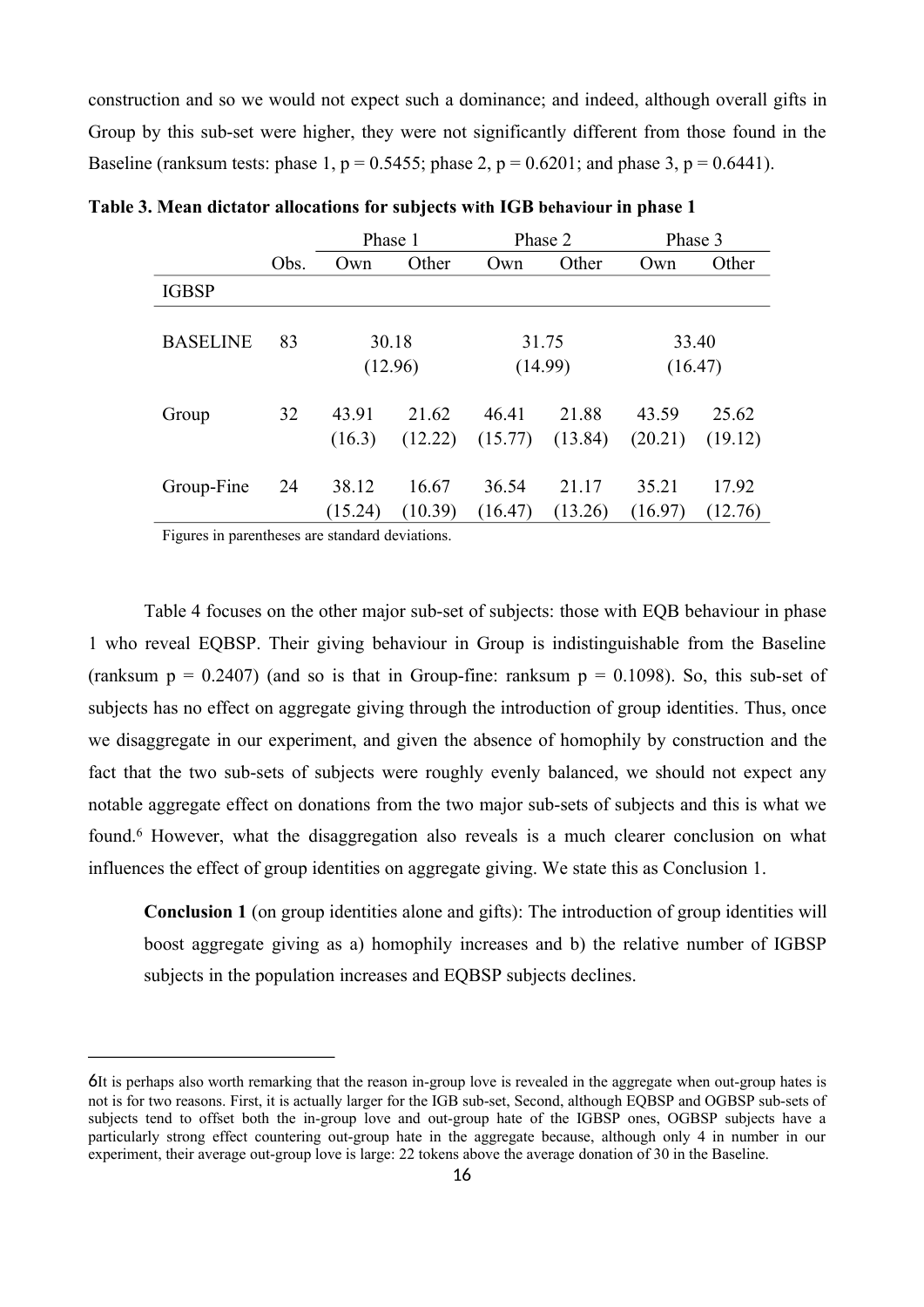|                 |      | Phase 1 |                    |         | Phase 2 | Phase 3 |         |  |
|-----------------|------|---------|--------------------|---------|---------|---------|---------|--|
| <b>EQBSP</b>    | Obs. | Own     | Other              | Own     | Other   | Own     | Other   |  |
| <b>BASELINE</b> | 83   |         | 30.18              |         | 31.75   | 33.40   |         |  |
|                 |      |         | (12.96)<br>(14.99) |         | (16.47) |         |         |  |
| Group           | 35   | 32.71   | 32.71              | 34.14   | 32.29   | 34      | 30.57   |  |
|                 |      | (12.68) | (12.68)            | (12.69) | (12.03) | (14.34) | (11.93) |  |
| Group-Fine      | 45   | 35.44   | 35.44              | 39.87   | 33.62   | 38.36   | 34.18   |  |
|                 |      | (13.00) | (13.00)            | (13.44) | (12.90) | (13.46) | (12.68) |  |

**Table 4. Mean dictator allocations for subjects with EQB behaviour in phase 1**

Figures in parentheses are standard deviations.

#### **3.2 Crowding-out of IGBSP?**





We turn now to H3 on the effect of sanctions for IGBSP subjects. Building on the numbers in Table 2, Figure 2 depicts the level of IGB in phase 2 by treatment for IGBSP and EQBSP subjects separately. We compare the behaviour of the IGBSP subjects in Figure 2 in Group with those in Group-Fine. Their IGB behaviour (*CP(own) - CP(other)*) falls significantly with the sanction: IGB in Group-fine in Phase 2 is significantly lower than in Group (ranksum  $p = 0.0351$ )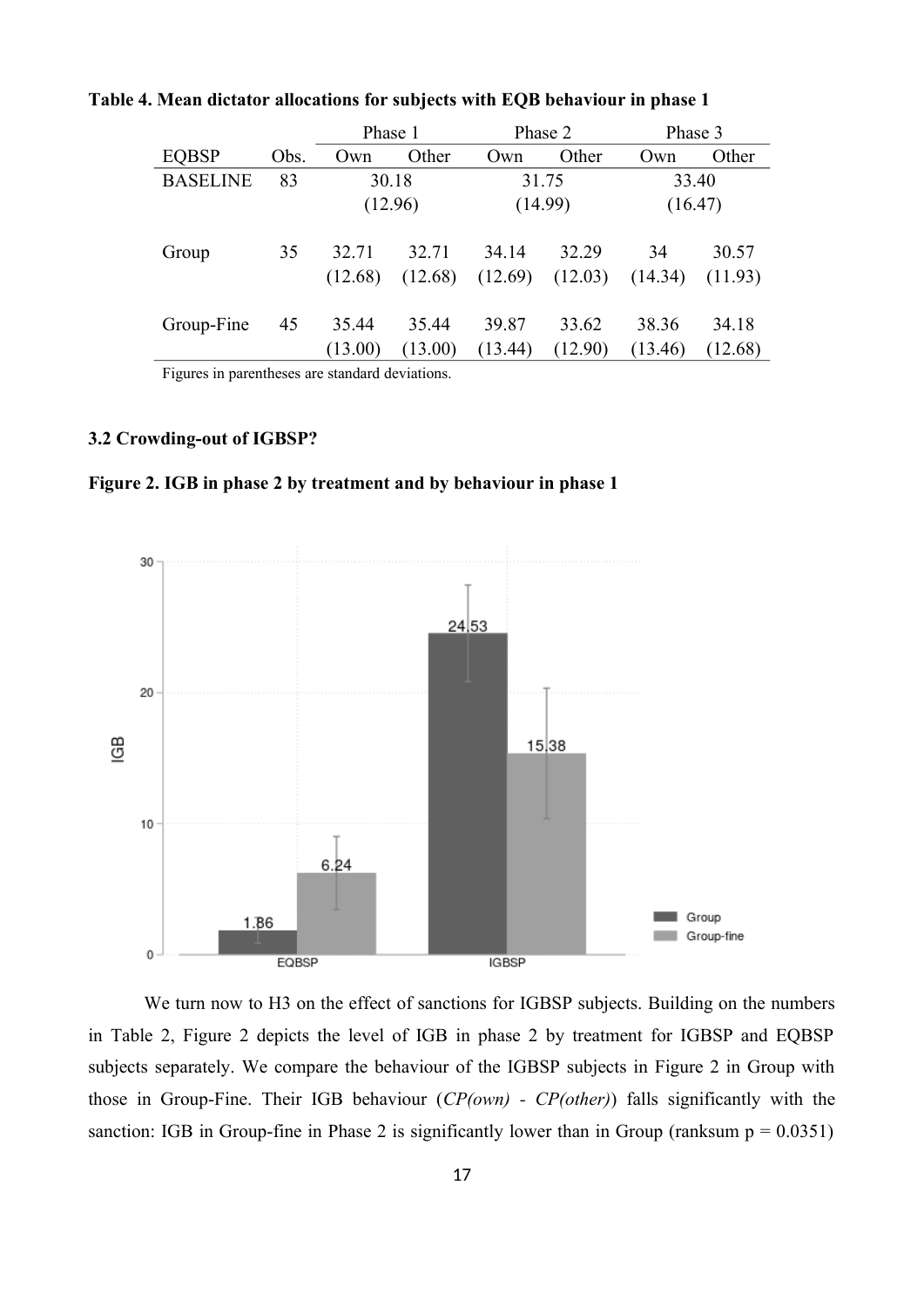while in Phase 1 it was not (ranksum  $p = 0.7758$ ). We place more weight on this between subject comparison because there is some evidence of learning, or perhaps regression to the mean, effects across the three phases. Nevertheless, a within subject test for Group-fine subjects between phase 1 and phase 2 also points to crowding-out of IGBSP with the fine: the change in IGB between phase 1 and 2 is significant and negative in Group-Fine, although only weakly so (signrank  $p = 0.0955$ ). So, both the between subject and within subject aggregate test point to a change in behaviour by the IGBSP subjects and this could only arise because IGBSP preferences for this sub-set of subjects weakened (i.e. they were crowded-out by the fine). This conclusion is reinforced by the individual level regression in Table 5 on the change in IGB between phase 1 and 2 in both the Baseline and Group treatment. We identify the possible differentiated impact of the fine on the IGBSP subjects by introducing in column (2) the whole set of interactions between treatment dummies and behaviour in phase 1. Only the coefficient on the interaction between IGBSP and Group-fine is significant and negative. Column (3) further supports this conclusion because the coefficient is unchanged when introducing individual characteristics as additional controls. Result 3a follows.

|                           | Change in IGB  |                |             |  |  |  |
|---------------------------|----------------|----------------|-------------|--|--|--|
|                           | (1)            | (2)            | (3)         |  |  |  |
| Group-Fine                | 0.251          | 4.387          | 4.45        |  |  |  |
|                           | (2.449)        | (3.308)        | (3.704)     |  |  |  |
| <b>IGBSP</b>              |                | 0.393          | $-1.999$    |  |  |  |
|                           |                | (3.589)        | (4.052)     |  |  |  |
| Group-Fine $\times$ IGBSP |                | $-12.72**$     | $-13.56$ ** |  |  |  |
|                           |                | (5.162)        | (5.792)     |  |  |  |
| <b>OGBSP</b>              |                | 10.64          | 12.87       |  |  |  |
|                           |                | (7.746)        | (8.532)     |  |  |  |
| Group-Fine $\times$ OGBSP |                | $-6.887$       | $-9.216$    |  |  |  |
|                           |                | (9.419)        | (10.44)     |  |  |  |
|                           |                |                |             |  |  |  |
| Constant                  | 2.634          | 1.857          | $-7.962$    |  |  |  |
|                           | (1.808)        | (2.481)        | (16.21)     |  |  |  |
| Individual controls       | N <sub>O</sub> | N <sub>O</sub> | <b>YES</b>  |  |  |  |
| Obs.                      | 149            | 149            | 149         |  |  |  |

**Table 5. OLS regression on change in in-group bias between phase 1 and 2**

Standard errors in parentheses. \*\*\*  $p < 0.01$ , \*\*  $p < 0.05$ , \*  $p < 0.10$ Individual controls include: gender, age, education level, employment status, political beliefs, economic beliefs, performance in the previous real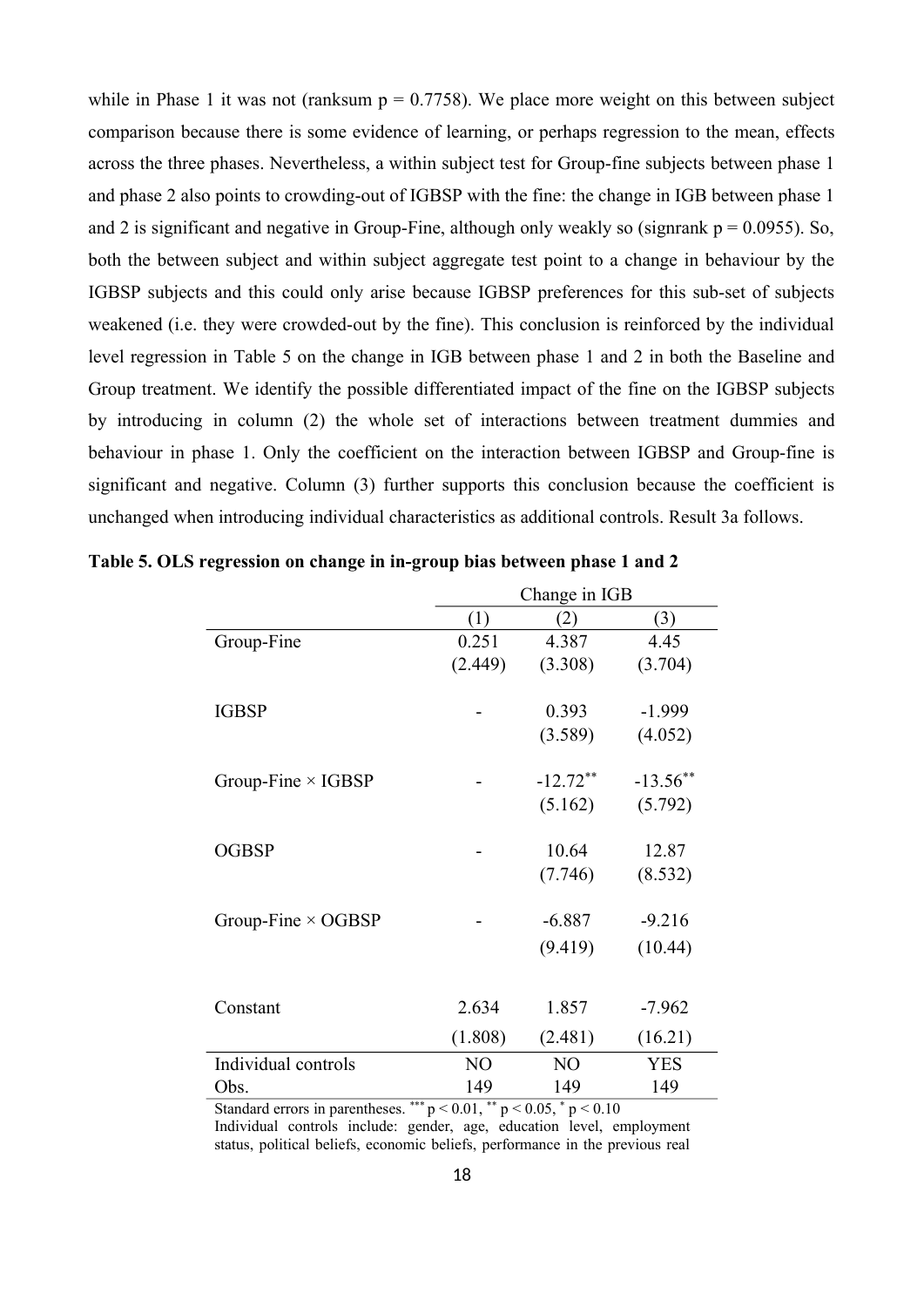effort task, and the number of experiments in which one has already participated.

**Result 3a (in favour of H3b and against H3a):** IGBSP dictators have significantly smaller IGB  $(CP(own)-CP(other))$  with the fine than without one.

There is evidence that the crowding-out occurs both with respect to in-group love and outgroup hate, but the former is stronger because it comes from the between subject comparisons. To see this, we compare the respective Group treatments with the Baseline (i.e. *CP(own) – CP(B)* and *CP(B) – CP(other)*)*.* In-group love in Group-Fine in phase 2 is weakened: the difference with the Baseline is not significant anymore (ranksum  $p = 0.3475$ ) in phase 2 while it still is for Group (ranksum  $p < 0.00001$ ). Furthermore, in Phase 2 CP(own) in Group is significantly higher than in Group-Fine (ranksum  $p = 0.0132$ ). There is no similar change in CP(other): donations in the Baseline are still significantly higher than donations to other group in Group-Fine too (ranksum p  $= 0.0010$ ) and there is no difference between Group and Group-Fine (ranksum  $p = 0.7597$ ). The only evidence in favour of out-group hate being crowded-out comes from the aggregate within subject comparison of CP(other) in phase 1 with that in phase 2 in Group-Fine: it is significantly lower (signrank  $p = 0.0411$ ). When we run individual level regressions in Table 6 on CP(own) and CP(other) group donations in phase 2, using the same set of interactions as in Table 5 and phase 1 donations as an additional control, we find that the interaction between Group-Fine and IGBSP is significant and negative only in the CP(own) equation and <u>not</u> the CP(other) equation. Result 3b follows.

|                         | (1)        | (2)        | (3)          | (4)          |
|-------------------------|------------|------------|--------------|--------------|
|                         | CP(own)    | CP(own)    | $CP$ (other) | $CP$ (other) |
| $CP(own)$ in phase 1    | $0.731***$ | $0.734***$ | -            | -            |
|                         | (.052)     | (.057)     |              |              |
| $CP$ (other) in phase 1 |            |            | $0.746***$   | $0.736***$   |
|                         |            |            | (0.054)      | (0.057)      |
| Group                   | $10.639*$  | 9.684      | $-3.034$     | $-4.335$     |
|                         | (6.078)    | (6.4)      | (5.786)      | (6.071)      |
| Group-Fine              | 14.367**   | $14.315*$  | $-3.734$     | $-4.481$     |
|                         | (7.028)    | (7.391)    | (6.692)      | (7.013)      |

|  | Table 6. OLS regressions on CP(own) and CP(other) in phase 2 |  |  |  |
|--|--------------------------------------------------------------|--|--|--|
|  |                                                              |  |  |  |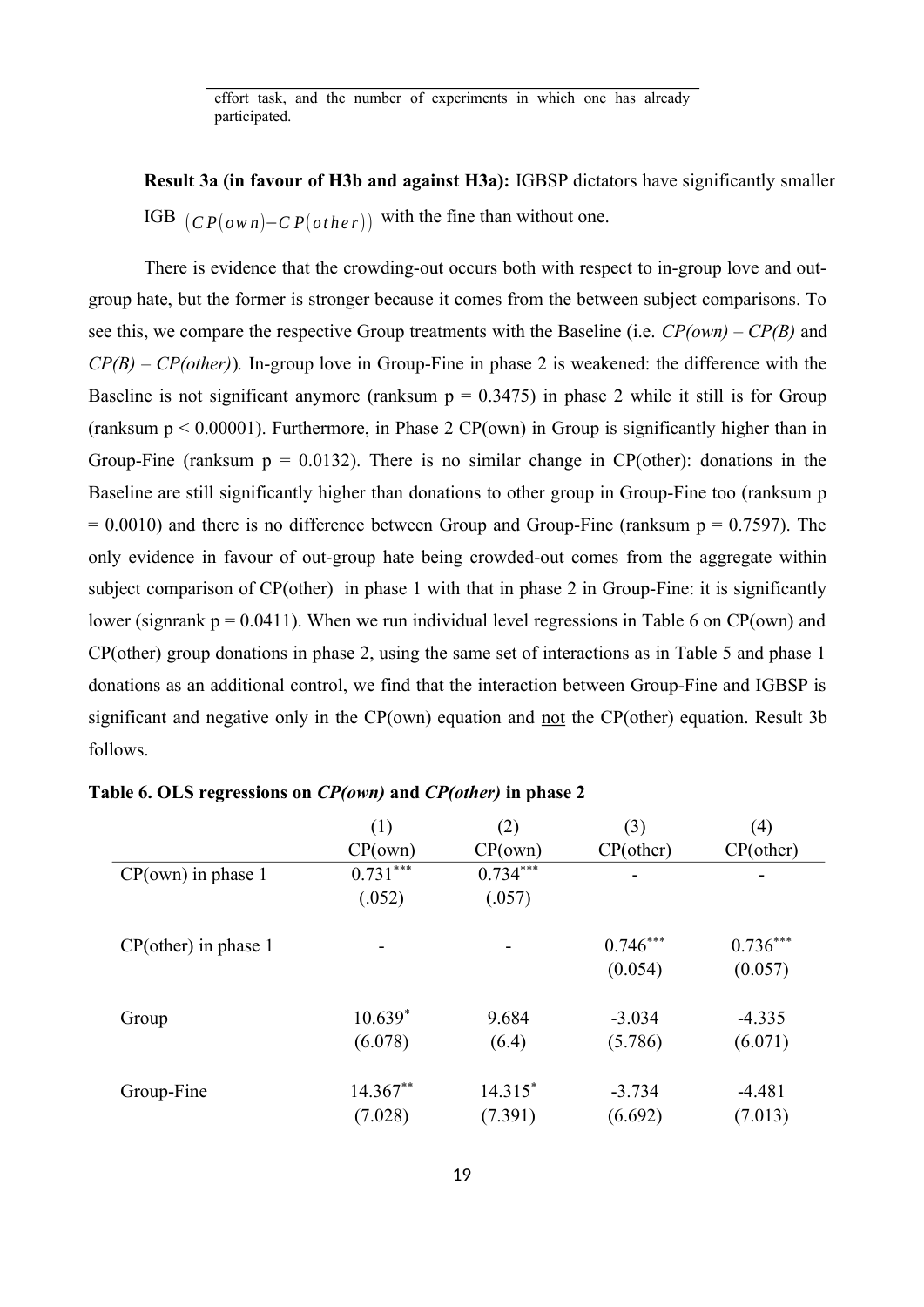| <b>IGBSP</b>                                   | 4.081                  | 3.656                     | $-2.139$       | $-1.643$   |
|------------------------------------------------|------------------------|---------------------------|----------------|------------|
|                                                | (2.668)                | (2.835)                   | (2.551)        | (2.714)    |
| Group-Fine $\times$ IGBSP                      | $-9.366$ **            | $-10.24$ <sup>**</sup>    | 3.69           | 3.485      |
|                                                | (3.769)                | (4.005)                   | (3.591)        | (3.808)    |
| <b>OGBSP</b>                                   | 6.014                  | 5.059                     | 0.456          | $-1.291$   |
|                                                | (5.616)                | (5.855)                   | (5.457)        | (5.678)    |
| Group-Fine $\times$ OGBSP                      | $-9.291$               | $-7.008$                  | $-3.041$       | $-0.862$   |
|                                                | (6.869)                | (7.194)                   | (6.576)        | (6.877)    |
| Constant                                       | $-0.412$               | 6.853                     | $10.919*$      | 27.957**   |
|                                                | (6.867)                | (13.108)                  | (6.577)        | (12.467)   |
| <b>Individual Controls</b>                     | N <sub>O</sub>         | <b>YES</b>                | N <sub>O</sub> | <b>YES</b> |
| Obs.<br>$\mathbf{1}$ $\mathbf{1}$<br>$\cdot$ 1 | 232<br>***<br>$.001 *$ | 232<br>$.007 *$<br>. 0.10 | 232            | 232        |

Standard errors in parentheses. \*\*\*  $p < 0.01$ , \*\*  $p < 0.05$ , \*  $p < 0.10$ 

Individual controls include: gender, age, education level, employment status, political beliefs, economic beliefs, performance in the previous real effort task, and the number of experiments in which one has already participated.

**Result 3b (on source of crowding-out):** The crowding-out of IGBSP among this sub-set of subjects occurs primarily because in-group love falls with the fine.

#### **3.3 Crowding-in of IGBSP?**

Turning to H4, we compare the EQBSP subjects as a whole in Group and Group-Fine in phase 2 (see Figure 2). Their IGB behaviour (*CP(own)- CP(other)*) increases significantly with the sanction: IGB in phase 2 is significantly higher in Group-Fine than in Group (ranksum  $p = 0.0448$ ). Looking at the within-subject aggregate changes between phase 1 and phase 2 for the EQBSP subjects, they too are significantly positive for Group-fine (signrank  $p = 0.0014$ ) but also weakly so for Group (signrank  $p = 0.0625$ ); and the same pattern is found in the individual level regressions. The fact that the IGB of EQBSP subjects in Group also seems to increase suggests we are right to be guided by the cleaner between-subjects tests in our results because the within subject comparisons seem to be affected by some kind of learning or reversion to the mean effect as well. When we focus on the EQBSP subjects in Group-fine who do adjust to the fine (about half do not), these subjects move to an IGB of 17.30 in phase 2 in Group-Fine. This is not a marginal change to avoid the fine: we can reject the hypothesis that  $IGB = 1$  (i.e. a marginal adjustment) in phase 2 (signrank  $p \le 0.00001$ ). Furthermore, when we compare the IGB of these hitherto EQBSP subjects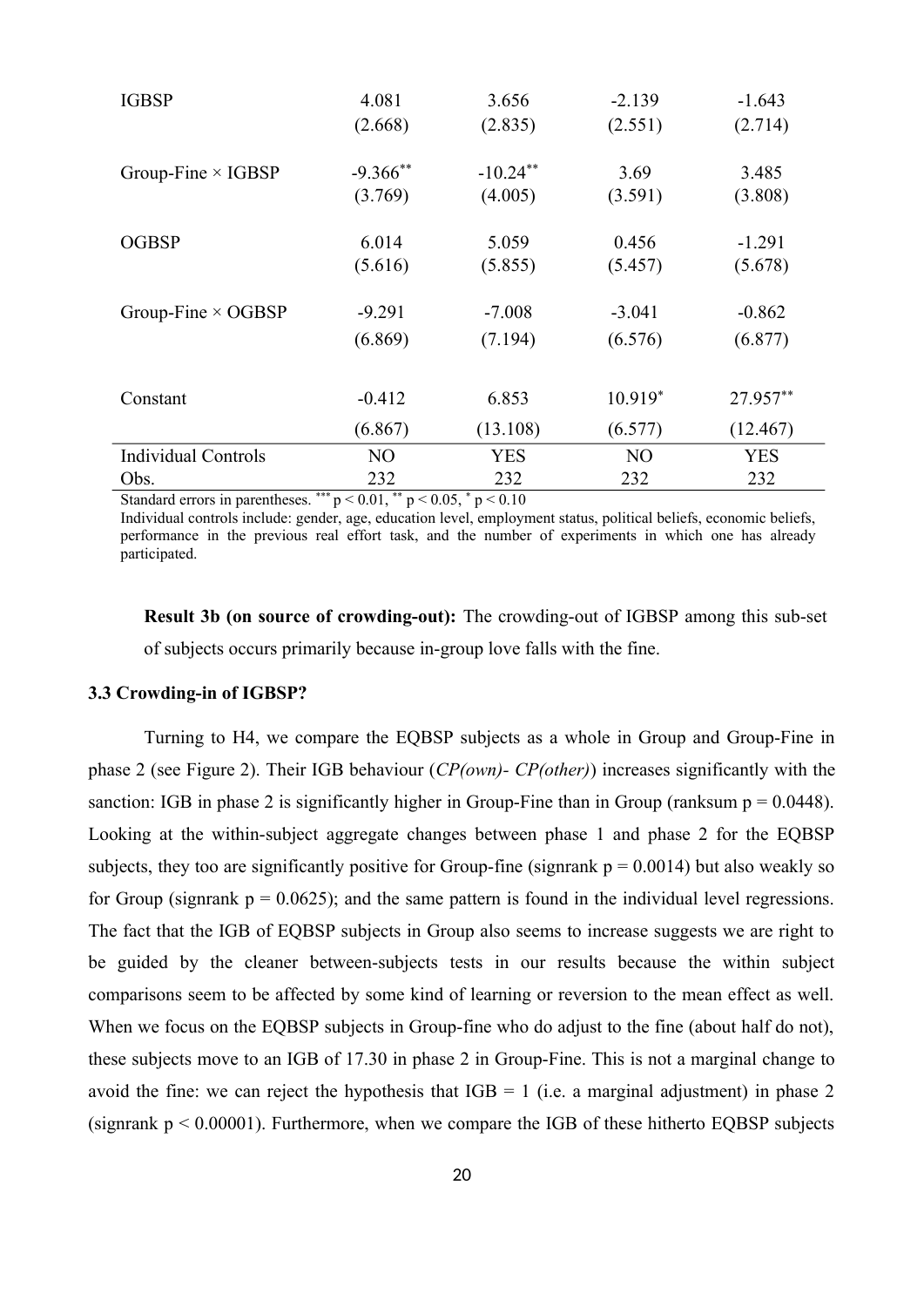in phase  $2 (= 17.30)$  with IGB of those who reveal IGBSP in phase 1 in the Group treatment (= 21.92), the difference is not significant at 5% or below (ranksum  $p = 0.0916$ ). In short, this is not an ε change to evade the fine. It points to crowding-in of IGBSP among those with the hitherto EQBSP who change behaviour as a result of the fine. Result 4a follows.

**Result 4a (against H4a and in support of crowding-in in H4b):** the EQBSP sub-set of dictators as a whole adjust non-marginally as  $CP(own)$  is significantly greater than  $CP(other)$  with the fine than without one; among those EQBSP dictators that adjust the fine, their IGB in phase 2 is not readily distinguishable from the IGBSP sub-set of dictators in Group in phase 2.

There is evidence that this crowding-in of IGBSP occurs because in-group love rises with the fine: in-group love ( *<sup>C</sup> <sup>P</sup>*(*<sup>o</sup> wn*)−*<sup>C</sup> <sup>P</sup>*(*B*) in phase 2 is higher in Group-fine with respect to the baseline ( $p = 0.0071$ ) while it is not for Group ( $p = 0.3130$ ). There are no such differences in outgroup hate  $\mathbb{C}P(B)-\mathbb{C}P(\text{other})$  in phase 2: Group-fine v Baseline ( $p = 0.8715$ ); and there is no difference between out-group hate between Group and Group-fine ( $p = 0.7724$ ). The withinsubject difference in Group-fine between phase 1 and phase 2 of CP(own) is strongly significant (p  $= 0.0050$ ) while the difference in CP(other) is not (p = 0.4130). The usual caveat applies to these within subject comparisons. Nevertheless, the individual regressions tell a similar story: the Wald test on the difference between the Group and Group-fine coefficients based on columns (2) and (4) of Table 6 gives a weak significant difference for own group donations ( $p = 0.0718$ ) while it does not for out-group ones ( $p = 0.9524$ ). Result 4b follows.

**Result 4b (on origins of crowding-in):** The crowding-in of IGBSP among the sub-set of subjects who initially reveal EQBSP occurs because in-group love rises with the fine.

Results 3a and 4a yield a similar conclusion regarding the effect of sanctions on aggregate gifts as Conclusion 1 on the effect of group identities alone: i.e. the relative size of the two subsets of subjects is the key influence on aggregate gifts. This is because IGBSP subjects have group-love crowded-out by the sanction and those EQBSP subjects who respond to the fine have group-love crowded-in by the fine. The only difference is that in this instance the relative sizes work in the opposite direction. Conclusion 2 follows.

**Conclusion 2** (on sanctions and gifts): sanctions will lower gifts in the aggregate as the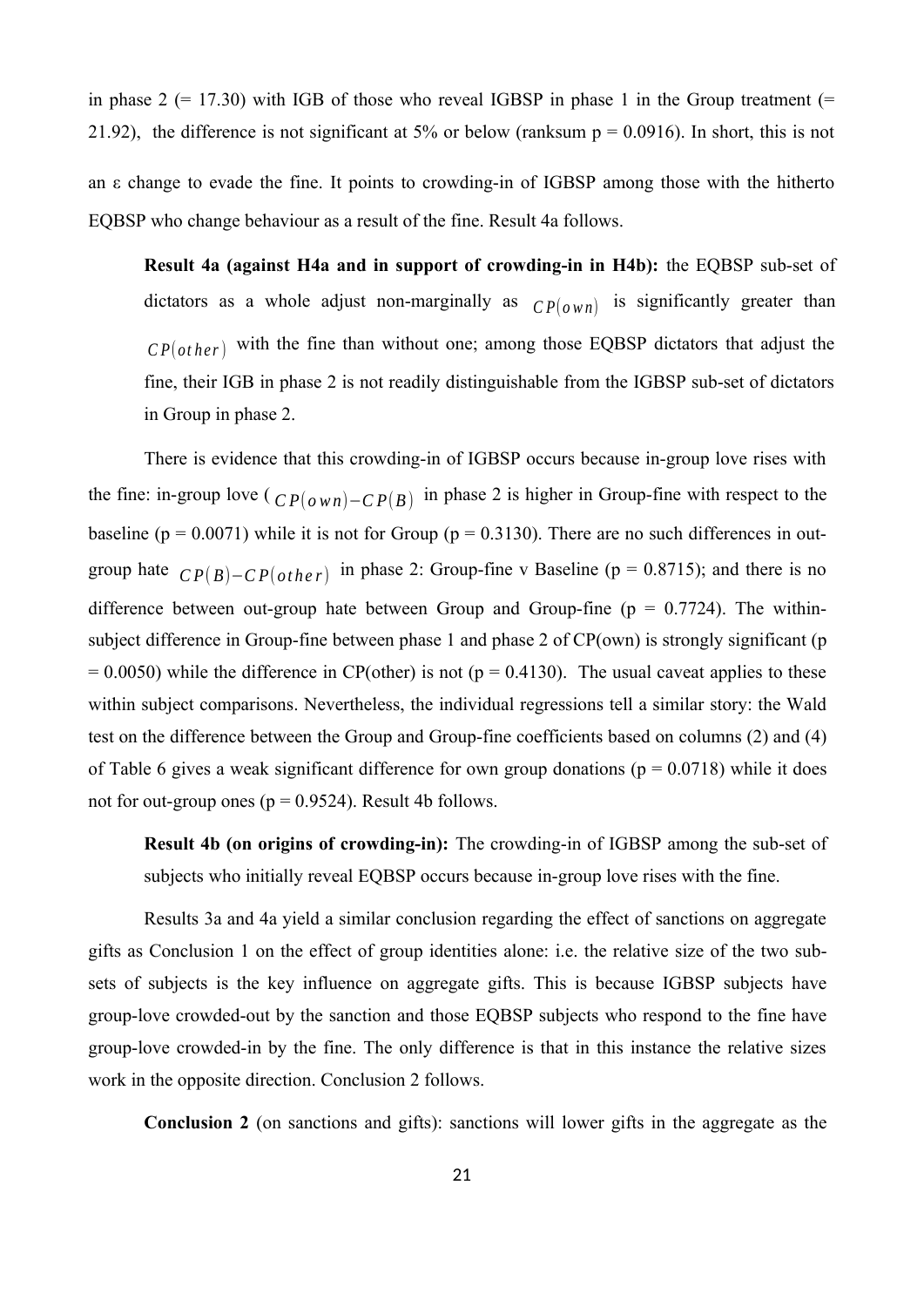relative size of IGBSP subjects increases in the population and the EQBSP subjects who adjust decreases.

Finally, we consider how many of these crowding-out/in results persist in phase 3. Result 3a does not persist in phase 3: IGB in Group and Group-fine are not statistically different for the IGBSP sub-set of subjects ( $p = 0.9045$ ). Result 4a, does not persist for EQBSP dictators when we compare the IGB in Group with IGB in Group-fine in phase 3 ( $p = 0.5450$ ). But the within subject comparison of Group-fine EQBSP subjects does reveal that IGB in phase 3 remains significantly higher than that in phase 1: a sign rank test on IGB for these subjects between phase 1 and 3 reveals that the difference is significantly positive  $(p = 0.0161)$ . Again, we regard the between subject comparison as the cleaner test because, as the changes for EQBSP subjects in their IGB across the three phases in Group reveals, aggregate subject behaviour is not constant over the three phases.

#### **4. Discussion and conclusion**

Reassuringly, our experiment yields a similar magnitude for the in-group bias as has been found before in dictator games (see the discussion of the power calculation in 2.2). Our experiment also seems reassuringly consistent in identifying the key role played by in-group love in determining how group identities affect aggregate giving. This is apparent in the aggregate in Result 1; and this is also what emerges when we disaggregate because it is the dominance of in-group love over outgroup hate when there is homophily among the IGBSP sub-set of subjects that produces the likely increase in aggregate giving when there are group identities without sanction. In addition, in the sanction results, sanctions crowd-out and crowd-in, respectively among the IGBSP and EQBSP subjects, in-group love (Result 3b and Result 4b). In short, the mechanism through which group identification and its possible reinforcement through social sanctions affect gifts in the aggregate is in-group love.

The results also point to one key determinant of how group identities and group sanctions affect giving in the aggregate: the relative size of IGBSP subjects as compared with EQBSP ones (Conclusion 1 and Conclusion 2). Crucially, though, the influence of this population composition variable works in opposite directions on in-group love in the aggregate when there are sanctions and hence on gifts in the aggregate. This, in turn, leads to our final conclusion.

In so far as group identification only activates feelings of in-group love and out-group hate,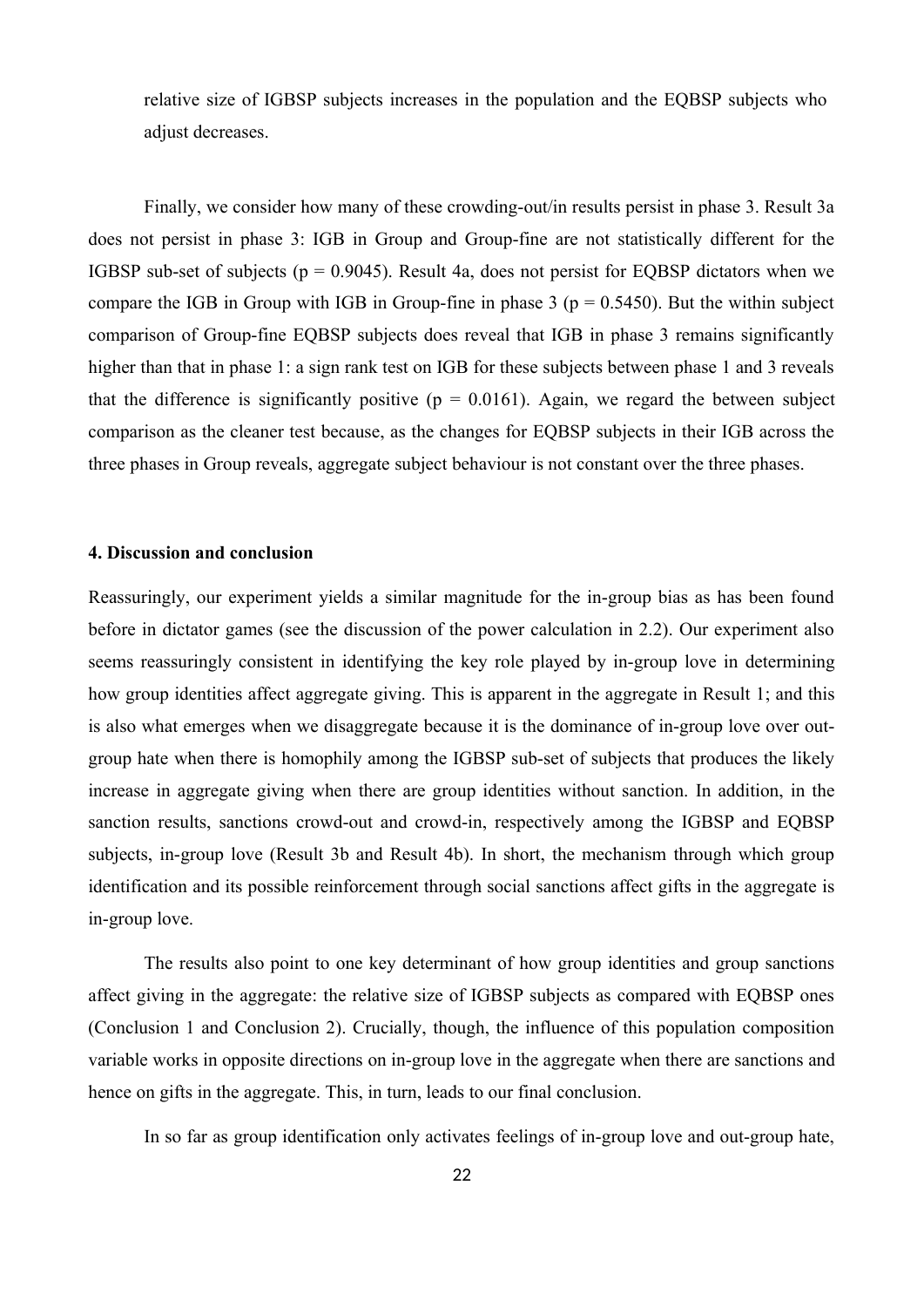then, with homophily, group identities will boost giving in the aggregate and this boost grows with the relative size of IGBSP subjects. However, if group identification also spawns social sanctions in support of an in-group bias, then the effect on gifts in the aggregate depends on two opposing forces and becomes unclear. This is because as the relative size of IGBSP increases, then, with homophily, in-group love increasingly dominates over the motive of out-group hate in the aggregate, but as the relative size of IGBSP grows, so does the dominance in the aggregate of the crowding-out of IGBSP over its crowding-in when there are sanctions. In other words, as the IGBSP number increases, in-group love becomes more important than out-group hate in the aggregate, but in the presence of sanctions, the intensity of the in-group love, so to speak, also progressively wanes, leaving the overall effect uncertain.

This conclusion summarises our main contribution: group identities by themselves will boost aggregate gifts, but social sanctions undermine this result. This last qualification regarding the influence of sanctions points to our other contribution.

We have identified for the first time the crowding-out and crowding-in of in-group biased social preferences through the introduction of material incentives designed to encourage in-group biased behaviour. Our test for such crowding-out/in follows closely the classic Gneezy and Rustichini (2000) experiment and while our specific social preference has a different character to that which their experiment tested, we find similarly that there is crowding-out of a social preference. However, our design is such that we can also test for crowding-in and we find evidence of this among some of our subjects too. The other respect in which our results differ from those of Gneezy and Rustichini (2000) is that we find no evidence that the crowding-out/in of our in-group biased social preference persists once the fine is withdrawn.

These crowding-out/in results are important independently of the particular way that they enter into the analysis of how making group identities salient affects aggregate philanthropy. This is because governments frequently introduce policies that are designed to reinforce in-group biases. Of course, they also introduce policies that are designed to do the reverse: i.e. promote equal treatment. The point is our new results on crowding-out/in suggest that such policies may have unintended and paradoxical consequences that have not been recognised before in the literature.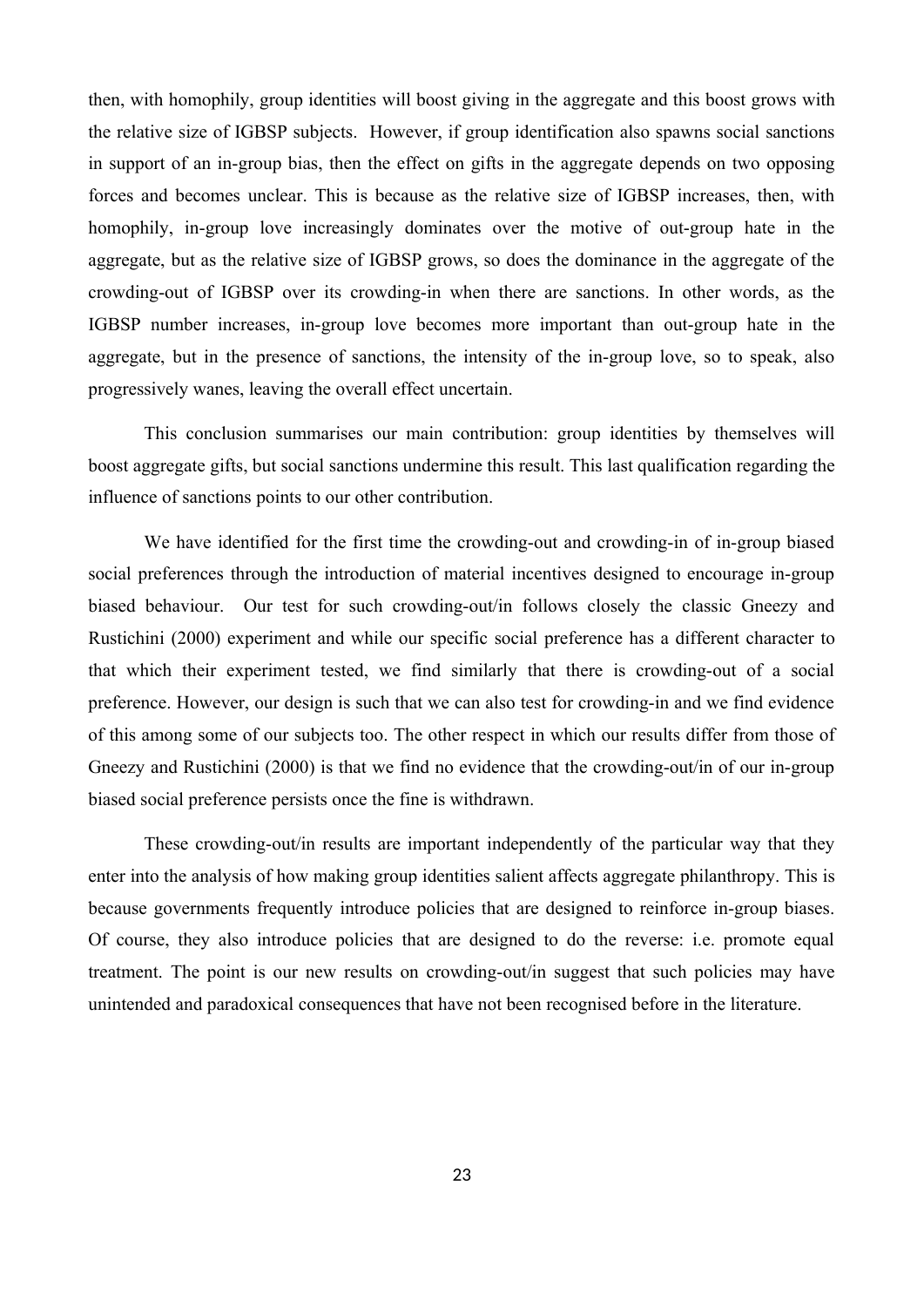#### **Acknowledgements**

The authors thank participants at the ESA Global Online Meetings in 2020 and at a seminar at the Prague University of Economics and Business for helpful comments and suggestions. Funding from Appalachian State University and King's College London is gratefully acknowledged. Eugenio Levi's researches are funded with an MSCA fellowship from the Ministry of Education, Youth and Sports of the Czech Republic. The study was exempted from review by the IRB at Appalachian State University: Study # 20-0260.

#### **References**

- Abbink, Klaus, and Donna Harris (2019) "In-group favouritism and out-group discrimination in naturally occurring groups", *PLoS One*, 14(9), e0221616.
- Bailiet, David and Paul Van Lange (2014) "Trust, conflict and cooperation: a meta- analysis", *Psychological Bulletin*, 139(50), 1090-1112.
- Bailliet, David, Carsten De Dreu and Junhui Wu (2014) "Ingroup favoritism in cooperation: a metaanalysis", *Psychological Bulletin*, 140(6), 1556–1581.
- Ben-Ner, Avner, Brian P. McCall, Massoud Stephane, and Hua Wang (2009) "Identity and ingroup/out-group differentiation in work and giving behaviors: Experimental evidence." *Journal of Economic Behavior & Organization,* 72(1), 153-170.
- Bernhard, Helen, Urs Fischbacher, and Ernst Fehr (2006) "Parochial altruism in humans" *Nature,* 442 (7105), 912-915.
- Bowles, Samuel, and Sandra Polania-Reyes (2012) "Economic Incentives and Social Preferences: Substitutes or Complements?", *Journal of Economic Literature*, 50(2), 368-425.
- Brewer, Marilynn B. (1999) "The psychology of prejudice: Ingroup love and outgroup hate?" *Journal of social issues,* 55(3), 429-444.
- Chen, Yan, and Sherry Xin Li (2009) "Group Identity and Social Preferences", *American Economic Review*, 99(1), 431-57.
- Chen, Daniel L., Martin Schonger, and Chris Wickens (2016) "oTree An open-source platform for laboratory, online, and field experiments", *Journal of Behavioral and Experimental Finance*, 9, 88-97.
- Currarini, Sergio, and Friederike Mengel (2016) "Identity, homophily and in-group bias" *European Economic Review,* 90, 40-55.
- Czibor, Eszter, David Jimenez-Gomez, and John A. List (2019) "The dozen things experimental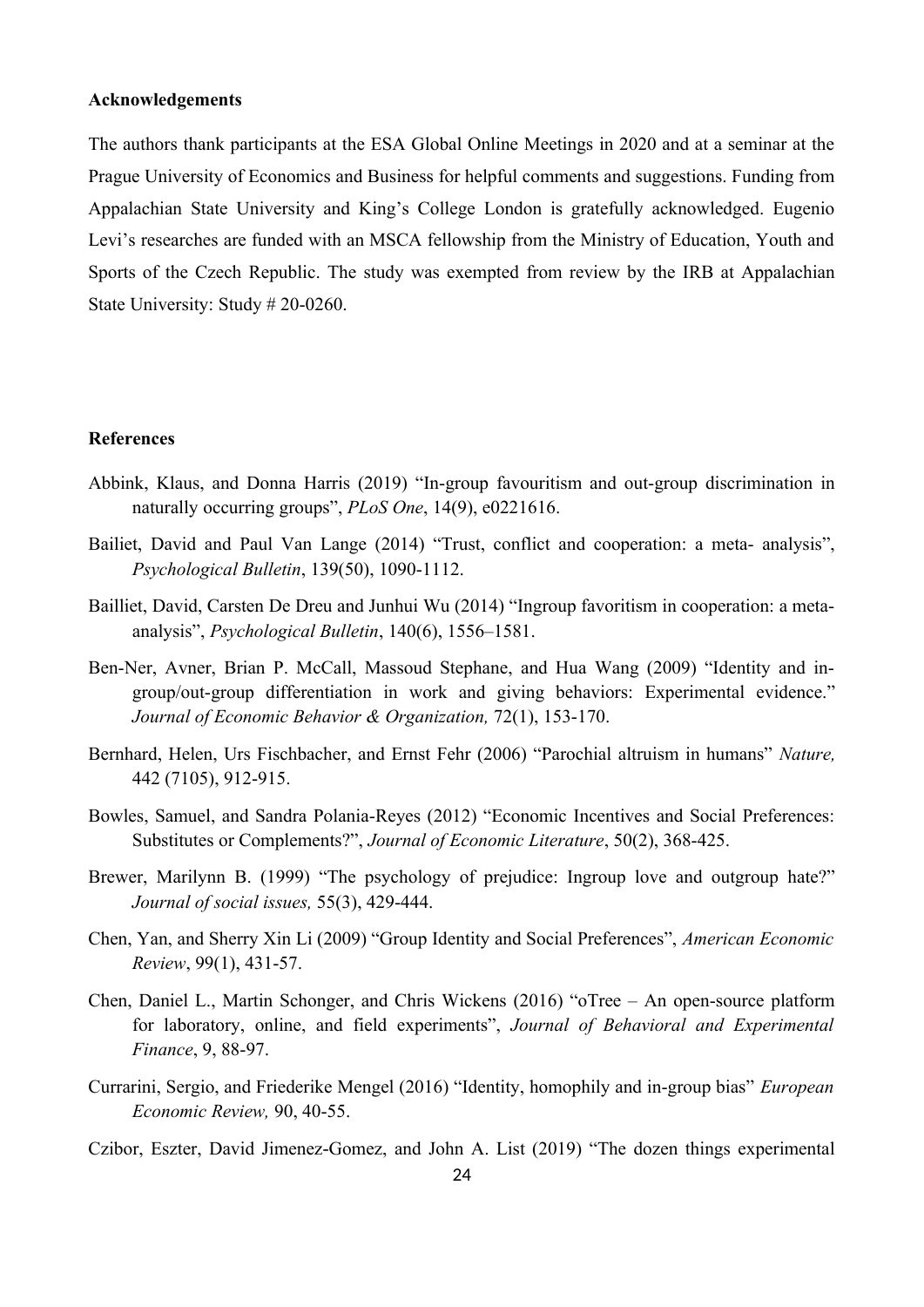economists should do (more of)" *Southern Economic Journal,* 86(2), 371-432.

- Deci, Edward L. (1975) *Intrinsic Motivation*, Plenum Press: New York.
- Erkal, Nisvan, Lata Gangadharan, and Nikos Nikiforakis (2011) "Relative Earnings and Giving in a Real-Effort Experiment", *American Economic Review*, 101(7), 3330-48.
- Fehr, Ernst, and Simon Gächter (2002) "Altruistic punishment in humans" *Nature,* 415 (6868), 137- 140.
- Frey, Bruno (1997) *Not Just for the Money: an economic theory of personal motivation.* Cheltenham: Edward Elgar.
- Gneezy, Uri, and Aldo Rustichini (2000) "A Fine is a Price", *Journal of Legal Studies*, 29(1), 1-17.
- Grimm, Veronika, Verena Utikal, and Lorenzo Valmasoni (2017) "In-group favoritism and discrimination among multiple out-groups", *Journal of Economic Behavior & Organization*, 143, 254-271.
- Güth, Werner, Matteo Ploner, and Tobias Regner (2009) "Determinants of in-group bias: Is group affiliation mediated by guilt-aversion?" *Journal of Economic Psychology,* 30 (5), 814-827.
- Hargreaves Heap, Shaun P., and Daniel John Zizzo (2009) "The Value of Groups", *American Economic Review*, 99(1), 295-323.
- Hargreaves Heap, Shaun P., Jonathan HW Tan, and Daniel John Zizzo (2013) "Trust, inequality and the market", *Theory and Decision*, 74(3), 311-333.
- Harris, Donna, Benedikt Hermann, Andreas Kontoleon, and Jonathan Newton (2015) "Is it a norm to favour your own group?", *Experimental Economics*, 18(3), 491-521.
- Mifune, Nobuhiro, Hirofumi Hashimoto, and Toshio Yamagishi (2010) "Altruism toward in-group members as a reputation mechanism", *Evolution and Human Behavior*, 31(2), 109-117.
- Pancs, Romans, and Nicolaas J. Vriend (2007) "Schelling's spatial proximity model of segregation revisited" *Journal of Public Economics,* 91(1-2), 1-24.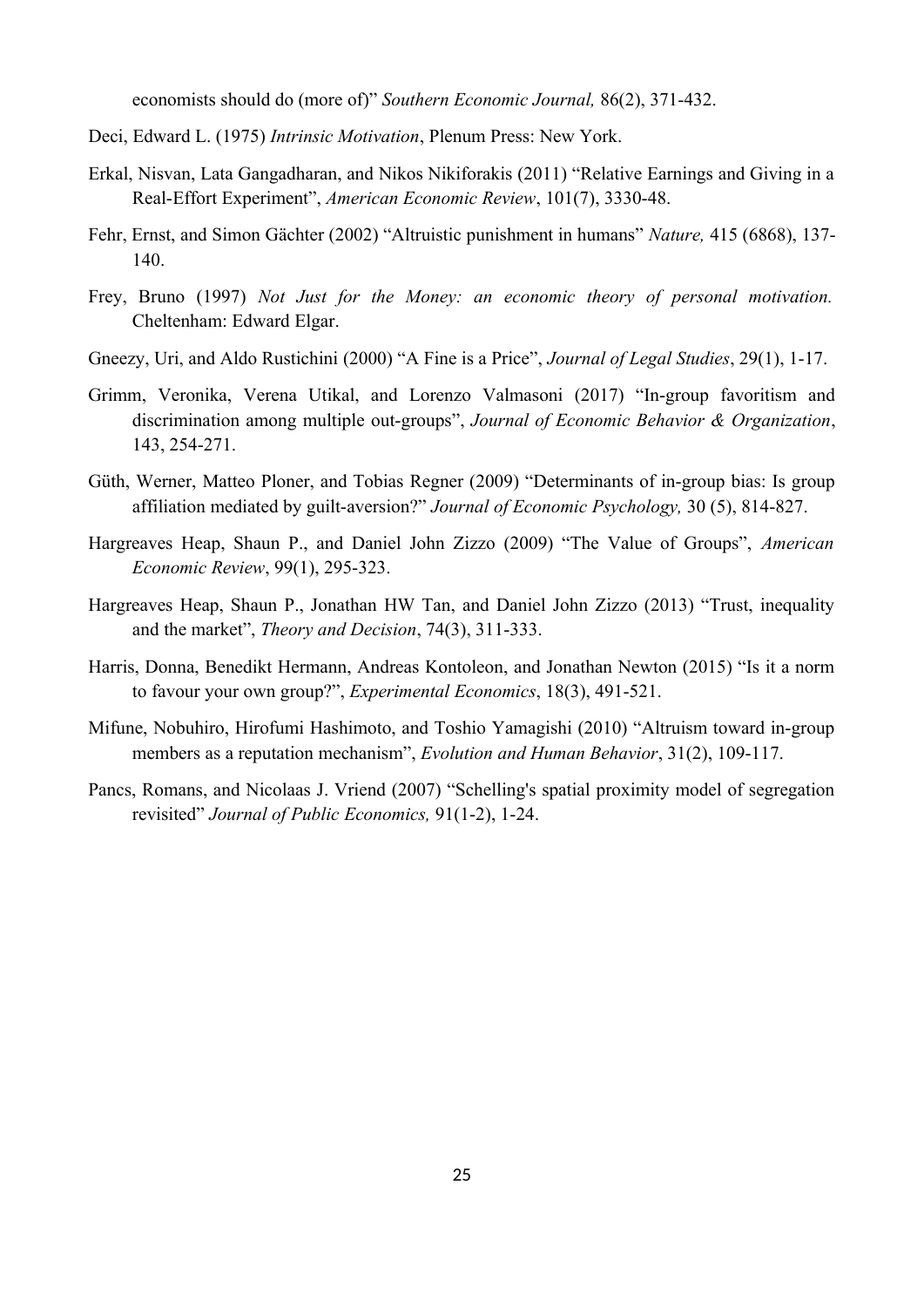#### **Appendix A. Experimental instructions**

#### **WELCOME TO THE EXPERIMENT**

You are now taking part in an experiment in decision making. Your earnings depend on your decisions and/or the decisions of other participants.

It is therefore important that you read the following instructions carefully. During the experiment, you can earn through your decisions several bonus payments in tokens. Tokens will be converted to cash using the following exchange rate:

#### **200 tokens = \$1**

All payments will be made privately at the end of the entire experiment. The experiment is divided into two parts. Here, we explain the first part of the experiment. Once the first part is finished, you will receive information about the second part of the experiment.

#### **INSTRUCTIONS FOR PART 1**

In the first part, all participants will perform an encoding task for 3 minutes. The task is the same for everyone. You will be presented with a set of three letters that form "words" with no specific meaning and your task will be to encode these letters by substituting them with numbers using the Table located permanently at the top of your computer screen: see below for an example.

Example: Suppose you are given the word LFA. The Table shows that  $L=9$ ,  $F=3$ , and  $A=10$ . Therefore, you have to enter the number 9310 and click the "GO" button.

|    | D    |               |         |    | . . |                      |                | K |   | Μ   | N  | റ ⊥             | - 12 |           |               |    |  | W |           |                    |  |
|----|------|---------------|---------|----|-----|----------------------|----------------|---|---|-----|----|-----------------|------|-----------|---------------|----|--|---|-----------|--------------------|--|
| 10 | -4 E | $\Delta$<br>- | ാറ<br>∼ | 28 | 19  | $\overline{a}$<br>16 | $\overline{a}$ |   | u | 24. | 26 | 18 <sup>1</sup> |      | <u>_ </u> | $\sim$<br>12. | 30 |  |   | n F<br>-- | $20^{\circ}$<br>-- |  |

Once you submit a code, the computer will prompt you with another word to encode. Once you encode that word, you will be given another word and so on. **This process will continue for 3 minutes**. At the end of Part 2, you will see how many words you have encoded correctly. You will NOT be informed of the number of words coded by other participants **You will be paid a bonus of 3 tokens for each word coded correctly by you**. You will be paid this Part 1 bonus at the end of the experiment.

In addition, you will receive an endowment of tokens in Part 2 of the experiment. This endowment will be part of the bonus payments of Part 2.

#### **EFFORT TASK FOR 3 MINUTES**

#### **ENDOWMENT SCREEN**

Your endowment will be 50 tokens in Part 2. Your endowment is yours to keep and will be paid to you as a bonus.

#### **INSTRUCTIONS FOR PART 2**

<NOT IN BASELINE> Group Assignment: At the beginning of Part 2, all participants will be assigned to either a **YELLOW** group or to a **GREEN** group. This group assignment is completely random.

There are three Phases in Part 2. You will receive information on each Phase at the beginning of that Phase.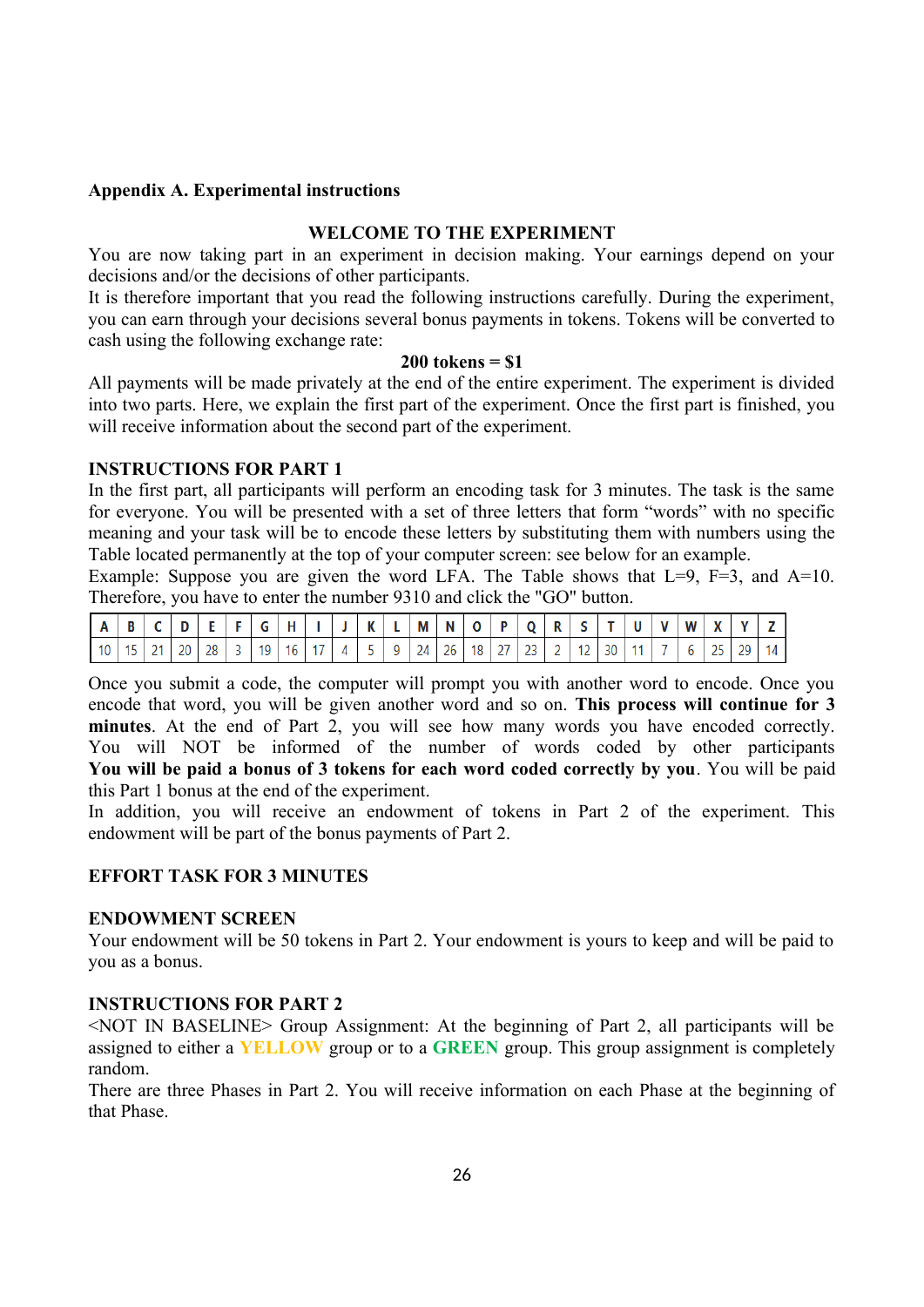#### **PHASE 1 INSTRUCTIONS**

Phase 1: decisions

<BASELINE> You make 1 allocation decision. This decision concerns 80 tokens: you are randomly paired with another participant and you decide how many of the 80 tokens to allocate to this coparticipant. The residual goes to you.

<ALL OTHER TREATMENTS> You make 2 allocation decisions. Each decision concerns 80 tokens: you are randomly paired with another participant and you decide how many of the 80 tokens to allocate to this coparticipant. The residual goes to you. You make 2 such decisions: one for each of the two possible types of participant you might be paired with. There are 2 possible types of paired participant because they could belong to **YELLOW** or **GREEN** group.

#### **All participants face the same decision tasks**.

Phase 1: bonus payment

After you have made these decisions, your bonus payment is determined as follows.

1. You are randomly paired with another participant.

<NOT IN BASELINE> This determines the group identity of your co-player. One of your 2 decisions concerns a coplayer with this identity: call this decision YOURS. Likewise, one of your coplayer's decisions concerns how to allocate this sum when paired with someone of your identity and endowment: call this decision COPLAYER's.

2. Either YOURS or COPLAYER's allocation decision is randomly chosen for implementation.

If YOURS is chosen, you will receive as a bonus the number of tokens you allocated to yourself in this decision. If COPLAYER's is chosen, you will receive as a bonus the number of tokens they allocated to the other participant in this decision. Both you and the other participant have an equal (50%) chance of being chosen.

#### **CONTROL QUESTION**

EXAMPLE OF EARNINGS CALCULATION

Please answer the following question about earnings calculations.

There are 80 tokens to be allocated between you and another participant. You decide to allocate 30 tokens to the other participant.

Suppose YOUR decision is randomly chosen for implementation.

How many tokens would you earn as a bonus in this Phase?

#### **PHASE 1 DECISIONS**

<NOT IN BASELINE> You belong to the **YELLOW** group.

<ALL TREATMENTS> You have an endowment of 50 tokens. You have 80 tokens to allocate between you and your coparticipant.

Your coparticipant has an endowment of 50 tokens.

<BASELINE> How many tokens would you allocate to your coparticipant?

<ALL OTHER TREATMENTS> How many tokens would you allocate to your coparticipant if:

He/she belongs to the **YELLOW** group?

He/she belongs to the **GREEN** group?

<*Order of decisions randomised across subjects. The order stays the same across Phases. In BASELINE, there is no mention of group and there is only one decision.*>

#### **PHASE 2 INSTRUCTIONS**

Phase 2: decisions

This has the same decisions as Phase 1. You make the same 2 allocation decisions.

<ONLY IN GROUP-FINE AND GROUP-FineProEqual TREATMENTS> The difference with Phase 2 is the bonus payment.

Phase 2: bonus payment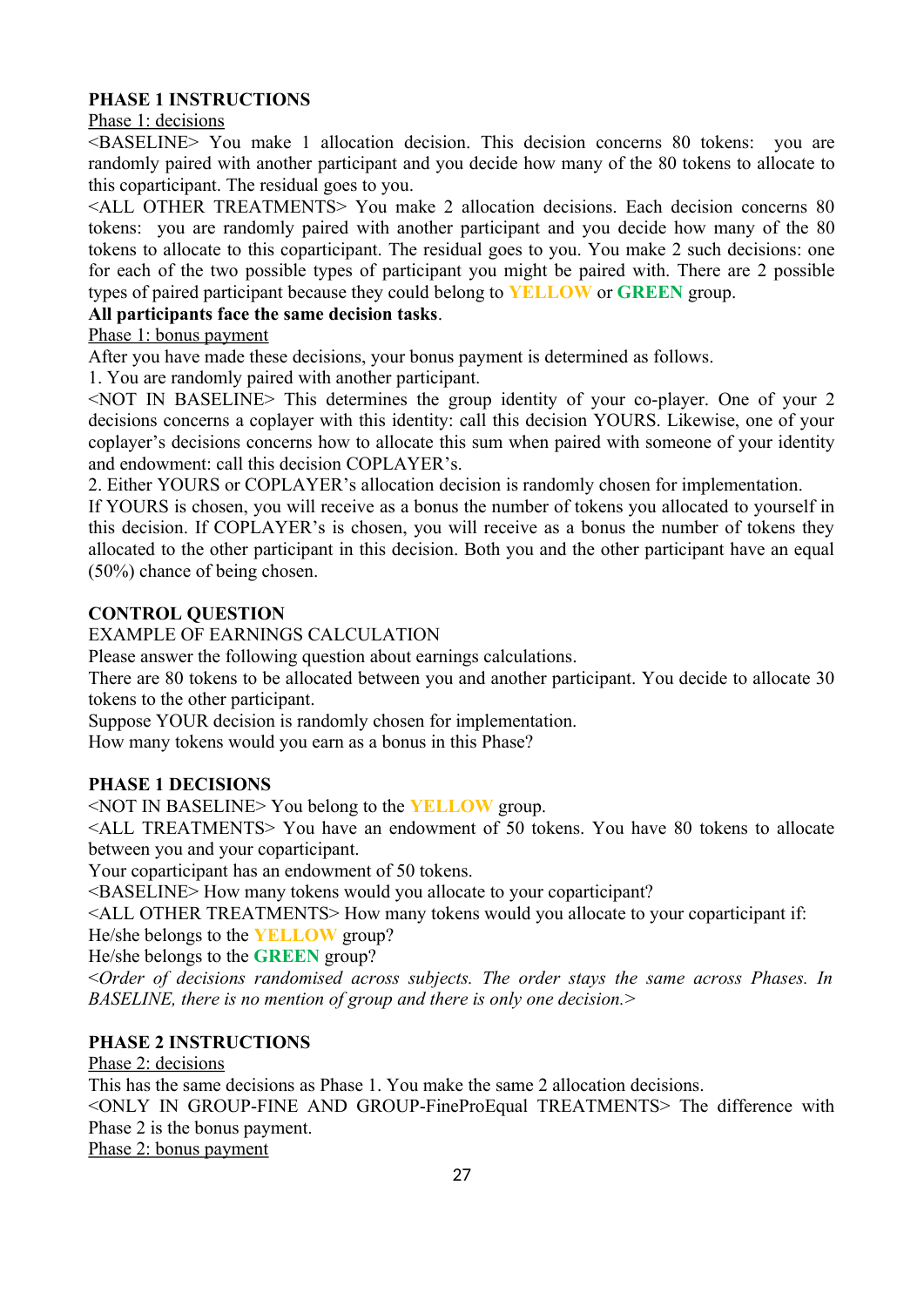The determination of the decision that will be implemented is the same as Phase 1.

As in Phase 1, you will be randomly paired with another participant, and either YOURS or your COPLAYER's decision will be randomly chosen for implementation.

\*\*\*\*\*\*\*\*\*\*\*\*\* BELOW TEXT ONLY IN GROUP-FINE TREATMENT \*\*\*\*\*\*\*\*\*\*\*\*

The Difference is that if YOURS is chosen, your bonus payment may be adjusted. Your Coplayer's bonus will not be adjusted: it is what you allocated to him or her in YOURS. The adjustment to your bonus depends on how generous you are to members of your own group as compared with members of the other group in otherwise equivalent decisions. Thus, if you have allocated the same or a lower number of tokens to someone who belongs to your group than to someone who belongs to the other group, THEN your bonus payment is reduced by 10 tokens. If you allocated more to someone from your group than the other group, there is no adjustment.

**EXAMPLE**: Suppose you belong to the **YELLOW** group, YOURS is selected. And your coplayer belongs to the **GREEN** group. If you allocated 30 tokens to this coplayer, and allocated 20 tokens to the coparticipant who belongs to the **YELLOW** group (even though this decision was not chosen), your bonus payment in this Phase will be reduced by 10 tokens.

Your bonus payment is NOT adjusted if COPLAYER's is chosen for implementation.

\*\*\*\*\*\*\*\*\*\*\*\*\* ABOVE TEXT ONLY IN GROUP-FINE TREATMENT \*\*\*\*\*\*\*\*\*\*\*\*

#### \*\*\*\*\*\*\*\*\* BELOW TEXT ONLY IN GROUP-FINEPROEQUAL TREATMENT \*\*\*\*\*\*\*\*\*

The Difference is that if YOURS is chosen, your bonus payment may be adjusted. Your Coplayer's bonus will not be adjusted: it is what you allocated to him or her in YOURS. The adjustment to your bonus depends on how generous you are to members of your own group as compared with members of the other group in otherwise equivalent decisions. Thus, if you have allocated a lower number of tokens to someone who belongs to the other group than to someone who belongs to your group, THEN your bonus payment is reduced by 10 tokens. If you allocated the same as or more to someone from the other group than your group, there is no adjustment.

**EXAMPLE**: Suppose you belong to the **YELLOW** group, YOURS is selected. And your coplayer belongs to the **YELLOW** group. If you allocated 30 tokens to this coplayer, and allocated 20 tokens to the coparticipant who belongs to the **GREEN** group (even though this decision was not chosen), your bonus payment in this Phase will be reduced by 10 tokens.

Your bonus payment is NOT adjusted if COPLAYER's is chosen for implementation.

\*\*\*\*\*\*\*\*\* ABOVE TEXT ONLY IN GROUP-FINEPROEQUAL TREATMENT \*\*\*\*\*\*\*\*\*

#### **PHASE 2 DECISIONS**

<NOT IN BASELINE> You belong to the **YELLOW** group.

<ALL TREATMENTS> You have an endowment of 50 tokens. You have 80 tokens to allocate between you and your coparticipant.

Your coparticipant has an endowment of 50 tokens.

<BASELINE> How many tokens would you allocate to your coparticipant?

<ALL OTHER TREATMENTS> How many tokens would you allocate to your coparticipant if: He/she belongs to the **YELLOW** group?

He/she belongs to the **GREEN** group?

<*Order of decisions randomised across subjects. The order stays the same across Phases. In BASELINE, there is no mention of group and there is only one decision.*>

#### **PHASE 3 INSTRUCTIONS**

Phase 3: decision This has the same decisions as Phase 1 and 2. Phase 3: bonus payment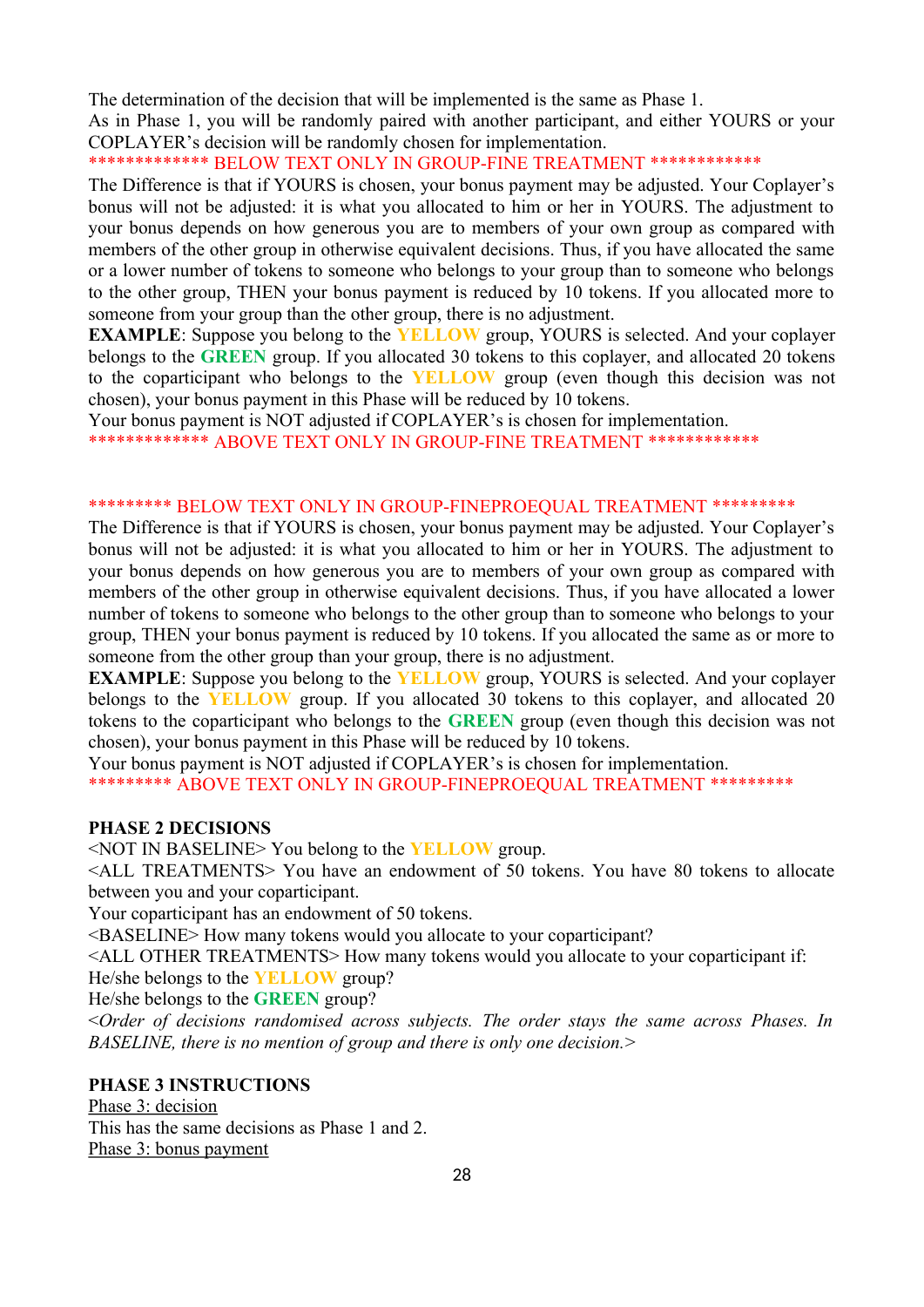The bonus payment for Phase 3 is calculated in the same way as in Phase 1.

<NOT IN BASELINE AND IN GROUP>That is, your bonus payment will NOT be adjusted in any way.

#### **PHASE 3 DECISIONS**

<NOT IN BASELINE> You belong to the **YELLOW** group.

<ALL TREATMENTS>You have an endowment of 50 tokens. You have 80 tokens to allocate between you and your coparticipant.

Your coparticipant has an endowment of 50 tokens.

<BASELINE> How many tokens would you allocate to your coparticipant?

<ALL OTHER TREATMENTS> How many tokens would you allocate to your coparticipant if:

He/she belongs to the **YELLOW** group?

He/she belongs to the **GREEN** group?

<*Order of decisions randomised across subjects. The order stays the same across Phases. In BASELINE, there is no mention of group and there is only one decision.*>

#### **DEMOGRAPHIC QUESTIONNAIRE**

Finally, before ending the experiment, we would like to ask for some information about you. Please answer all questions honestly and accurately. Your answers will stay anonymous. How old are you?

What is your gender?

• (Male, Female, Other/self-identify, Prefer not to say)

What is your level of education?

 (Below high school, High school, Some university education, Undergraduate degree, Master's degree, Doctorate or professional degree, Prefer not to say)

What is your current employment status?

 (Employed, Unemployed, Retired, Student, Not looking employment, Prefer not to say) Please describe your political beliefs.

(Very left, Left, Centre, Right, Very right)

Please describe your economic beliefs.

- (Very left, Left, Centre, Right, Very right)
- In which country is your hometown?

How many economics experiments have you participated in before?

#### **FINAL COMPLETION SCREEN**

Thank you for participating in our experiment!

The total number of "words" you encoded correctly in Part 1 is . After all participants have made their decision, we will let you know your earnings in Part 2 and pay you the bonuses from Part 1 and 2 through Prolific.

To end the experiment, please click the completion link below that will take you back to Prolific: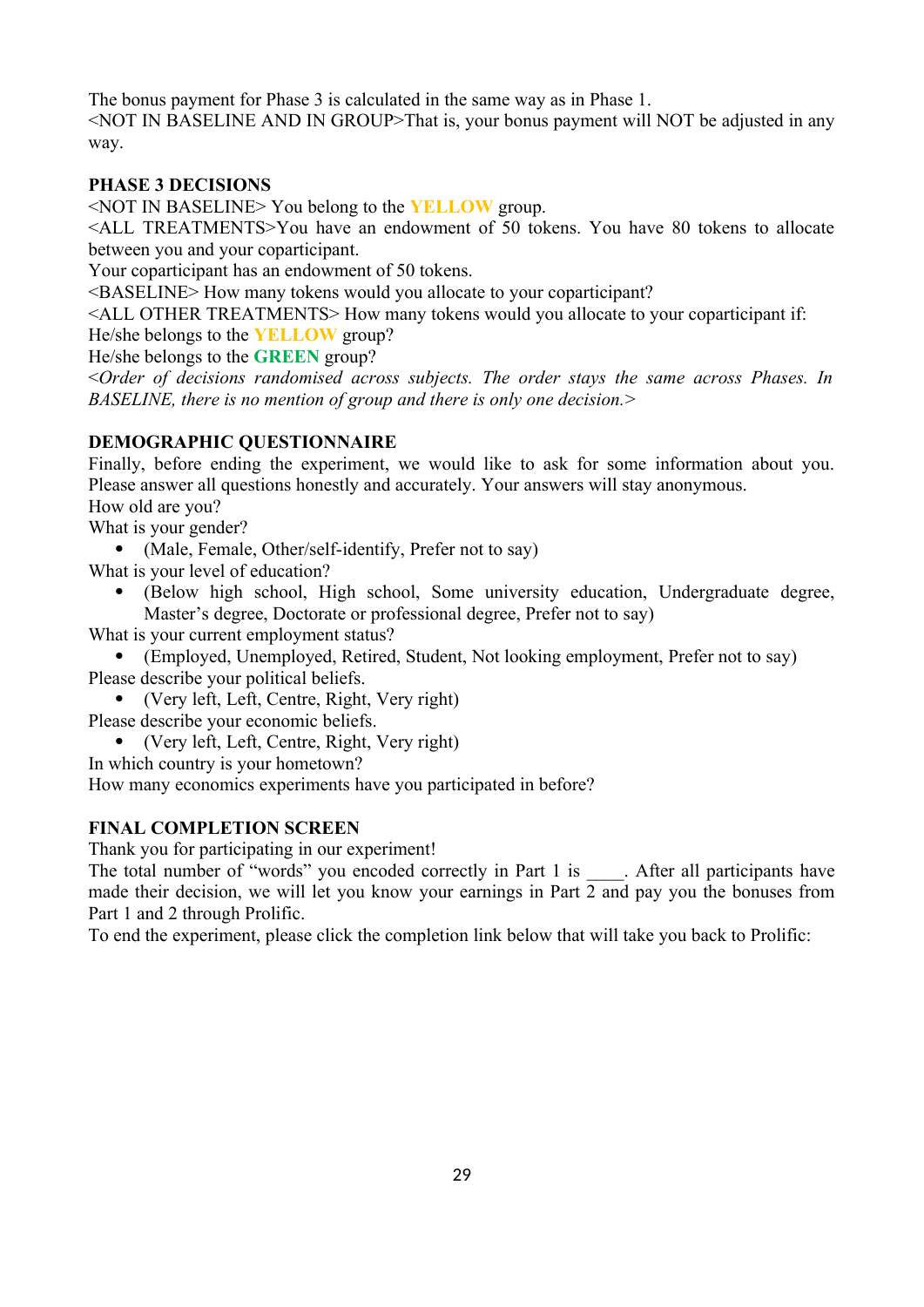#### **Appendix B. Demographic characteristics of participants**

Table C1 summarises the demographic characteristics of participants in all four treatments. They come from 28 different countries.

|                                                                                                                           | Mean        | St. dev. | Median        | Min. | Max.        |  |  |  |
|---------------------------------------------------------------------------------------------------------------------------|-------------|----------|---------------|------|-------------|--|--|--|
| Age                                                                                                                       | 26.63       | 9.03     | 24            |      | 72          |  |  |  |
| Economics                                                                                                                 | 2.94        | 0.83     |               |      |             |  |  |  |
| Politics                                                                                                                  | 2.71        | 0.79     |               |      |             |  |  |  |
| Gender                                                                                                                    | 60.45% Male |          | 38.26% Female |      | 1.29% Other |  |  |  |
| Economics & Politics: $1 = \text{Very left}, 2 = \text{Left}, 3 = \text{Centre}, 4 = \text{Right}, 5 = \text{Very right}$ |             |          |               |      |             |  |  |  |

The histograms below give a picture on employment status and education level.

#### **Figure C1. Distribution of employment status and education level**